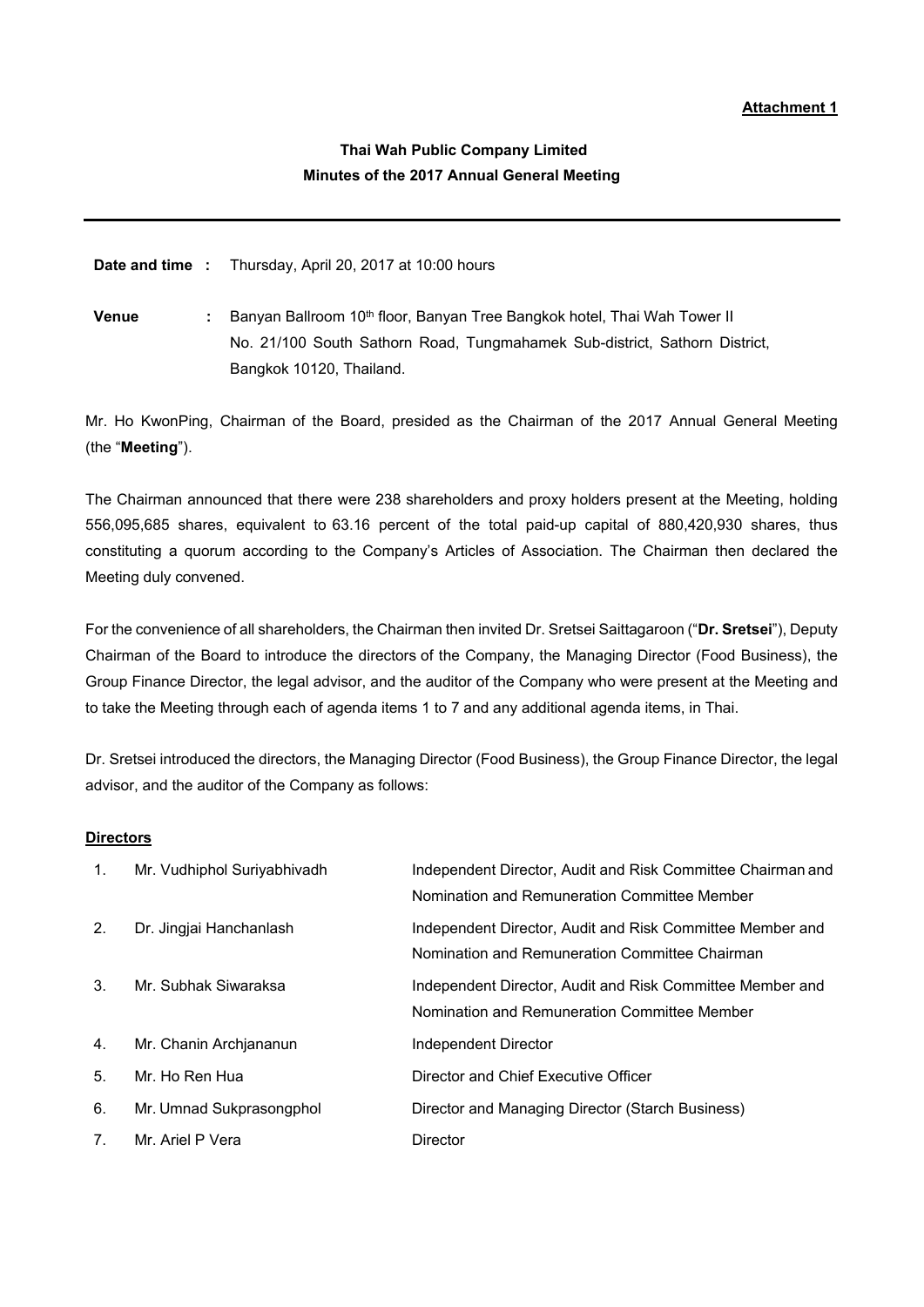9. Mr. Shankar Chandran **Director** 

# **Managing Director (Food Business)**

Mr. Prateep Lertvatanakijkul

## **Group Finance Director**

Ms. Orn-A-Nong Witchucharn

## **Legal Advisor**

Mr. Banphot Kittikinglert and team from Weerawong, Chinnavat & Partners Limited who will act as Legal Counselor and inspector for registration and vote counting procedures for the Meeting,

## **Auditor**

Mr. Sophon Permsirivallop from EY Office Limited, the Company's auditor.

The Company had 12 directors, 11 of whom were able to attend the meeting, representing 91.67% of the total number of attending directors. One director was unable to attend the meeting.

Before commencing on the agenda proper, Dr. Sretsei invited the Company Secretary to advise all shareholders of the voting procedure for the Meeting.

Ms. Manee Lueprasert, Company Secretary, advised all shareholders of the voting procedure for the Meeting as follows:

- 1. With regard to voting at the shareholders' meeting, section 102 and section 33 of Public Company Act B.E. 2535 (Including any amendments) ("**the Public Limited Companies Act**") stipulate that shareholders shall have votes equal to the number of shares held by each of them or one share is entitled to one vote.
- 2. Shareholders and proxy holders who have been authorized to vote during the Meeting, are to use the voting slip for the relevant agenda item handed out at the time of registration to vote on the agenda item. Shareholders and proxy holders are requested to complete the voting slip by ticking one of the voting boxes (i.e., "approve", "disapprove", or "abstain") and for custodian only - to state the number of votes under each of the selected choices. Shareholders and proxy holders are to then sign on the lower part of the voting slip and return the same to the Company's officer.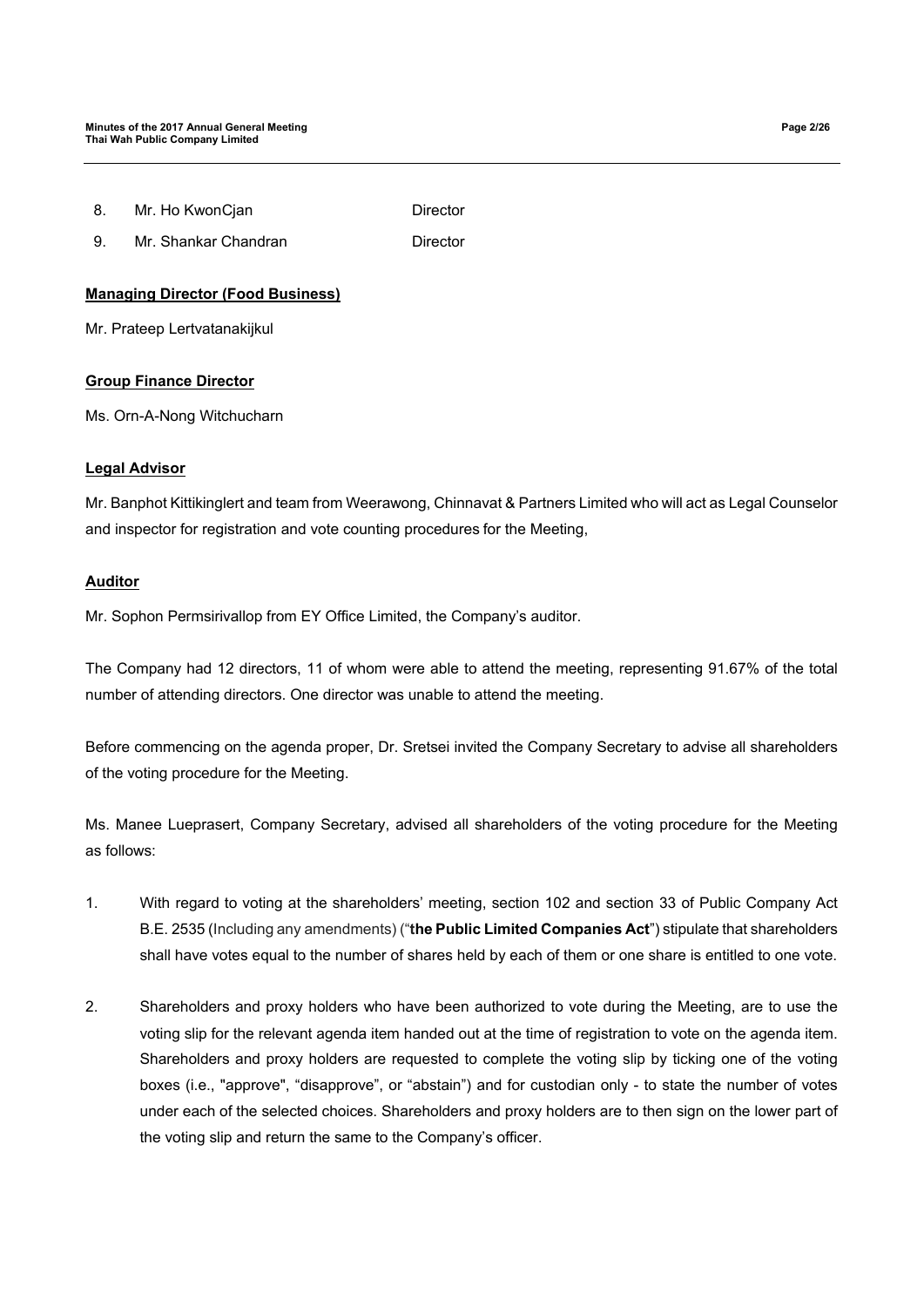- 3. Proxy holders with the votes cast by their shareholders as specified in the proxy forms submitted to the Company prior to the commencement of the Meeting do not have to vote during the Meeting. Such votes have already been collected and counted by the Company as indicated in the proxy forms received during registration.
- 4. In addition, all shareholders and proxy holders (except in the case of foreign investors appointing a custodian in Thailand to keep and safeguard their shares) cannot split the number of votes. All votes must be cast as "approve", "disapprove", or "abstain" in each agenda item.
- 5. The custodians appointed by foreign investors may cast all the votes or split the number of votes as "approve", "disapprove", or "abstain" in each agenda item.
- 6. For each agenda item, in the case that there is no shareholder or proxy holder who has submitted a vote of disapproval or abstention, the vote shall be considered to approve the proposal in accordance with the combined number of votes. If any shareholder or proxy holder has a vote of disapproval or abstention, he/she shall mark his/her voting slip and raise his/her hand and the Company's officer will collect the relevant voting slip.
- 7. For vote counting, the Company will deduct the sum of voting slips having a vote of either disapproval or abstention from the total number of votes of shareholders attending the Meeting in each agenda item. The remaining votes shall be considered as votes of approval. Shareholders and proxy holders who vote to approve each agenda item shall keep their voting slips and return them to the Company's officer after the adjournment of the Meeting. In this regard, the vote in the Meeting shall be done openly, not in secret, but all voting slips shall be collected to ensure the transparency of the vote counting.

Any votes made in any of the following sample manners shall be considered invalid:

- 1) A voting slip that is not signed by the shareholder or proxy holder who cast the vote.
- 2) A voting slip that is filled with more than one mark in the space provided.
- 3) A voting slip that casts a vote expressing conflict of intent.
- 4) A voting slip that is crossed out with no signature affixed.

If a shareholder or proxy holder intends to correct his/her vote in the voting slip, the existing vote shall be crossed out with the shareholder's signature affixed.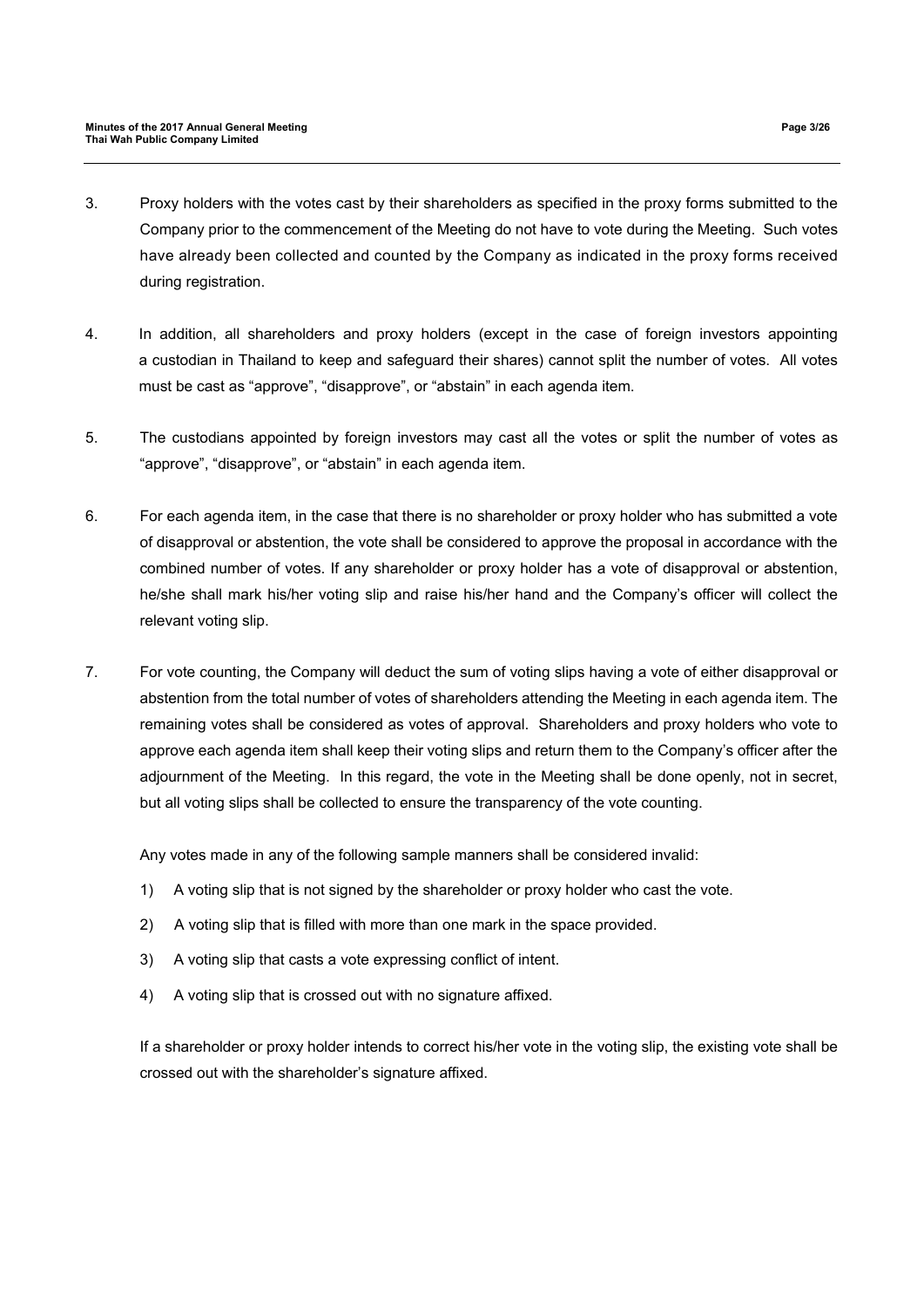8. Article 32 and Article 37 of the Company's Articles of Association and the Public Limited Companies Act stipulate that a resolution of the shareholders' meeting shall be as follows:

In an ordinary case (agenda items 1, 3, 4, 5.1, and 6 as set out in the notice calling for the Meeting), a majority of the votes of the shareholders who are present at the meeting and cast their votes is required. In case of a tie vote, the Chairman of the meeting shall have a casting vote.

For an agenda item to consider and approve any remuneration for the directors (agenda item 5.2 as set out in the notice calling for the Meeting), the votes of not less than two-thirds of total number of votes of the shareholders who are present at the meeting and are entitled to vote are required.

9. If any shareholder or proxy holder wishes to leave the Meeting before the Meeting is adjourned or is not present at the meeting room during any agenda item, such shareholder or proxy holder can exercise his/her rights by submitting the voting slip to the Company's officer in advance of leaving the meeting room.

The total number of the votes of the shareholders cast on various agenda items may not be equivalent, as there are shareholders and proxy holders entering the meeting room from time to time. Therefore, the number of shareholders attending the Meeting in each agenda item may change and not be equivalent.

10. Before voting on each agenda item, the Chairman shall give the shareholders and proxy holders an opportunity to ask questions and render their opinions concerning such agenda items as the Chairman deems it appropriate.

In the case that a shareholder or proxy holder has questions or opinions other than the agenda item under consideration, such questions or opinions should be asked or rendered under the agenda item arranged for other matters at the end of the meeting.

Dr. Sretsei informed the Meeting that in the interest of good corporate governance in regard to transparency, the Company had appointed Weerawong, Chinnavat & Partners Limited, the Company's legal advisor, to verify the registration procedure and vote counting procedure of the Meeting. Nevertheless, minority shareholders were welcomed to also witness vote counting of each agenda item. However, none of the shareholders expressed their intentions to witness the vote counting.

Dr. Sretsei then proceeded with the Meeting by proposing to the Meeting each of the agenda items as detailed below: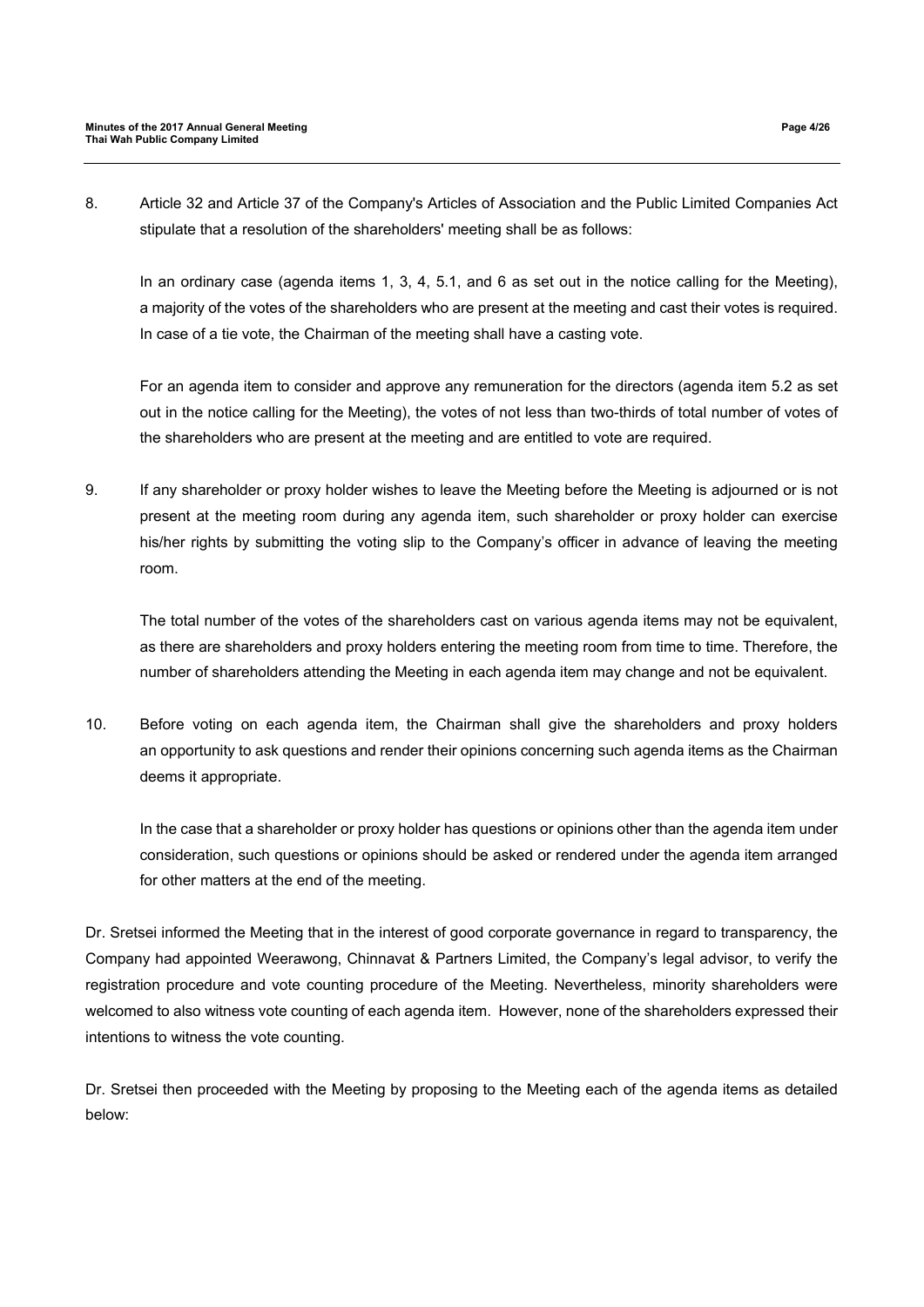### **1. To consider and certify the minutes of the 2016 Annual General Meeting**

Dr. Sretsei requested the Meeting to review the minutes of the 2016 Annual General Meeting, a copy of which was sent to all shareholders together with the notice calling for the Meeting. Dr. Sretsei also informed the Meeting that the Board had recommended that the minutes of the 2016 Annual General Meeting be certified by the shareholders.

Dr. Sretsei opened the floor for shareholders to raise questions. However, no questions were raised under the agenda item.

As there were no questions, Dr. Sretsei proposed that the Meeting consider this agenda item which was resolved as follows:

**Resolution:** The Meeting certified the minutes of the 2016 Annual General Meeting by a unanimous vote of the shareholders and proxy holders who were present at the Meeting and cast their votes, details as shown in the following vote counting summary:

| <b>Voting Results</b>                   | Number of Votes* |          |
|-----------------------------------------|------------------|----------|
| Approved                                | 580,473,917      | 100.00%  |
| • Disapproved                           |                  | $0.00\%$ |
| Total no. of votes cast by shareholders | 580,473,917      | 100.00%  |

| • Abstained                                                     |             |
|-----------------------------------------------------------------|-------------|
| Total no. of votes of the shareholders who are eligible to vote | 580,473,917 |

**Note**: \* The Company's Articles of Association state that a resolution of the shareholders' meeting in an ordinary matter requires a majority of the votes of the shareholders who are present and cast their votes.

### **2. To consider and acknowledge the business operations of the Company for the year 2016**

Dr. Sretsei invited Mr. Ho Ren Hua ("**Mr. Ren Hua**"), the Director and Chief Executive Officer, to report to the Meeting on the business operations of the Company for the year 2016.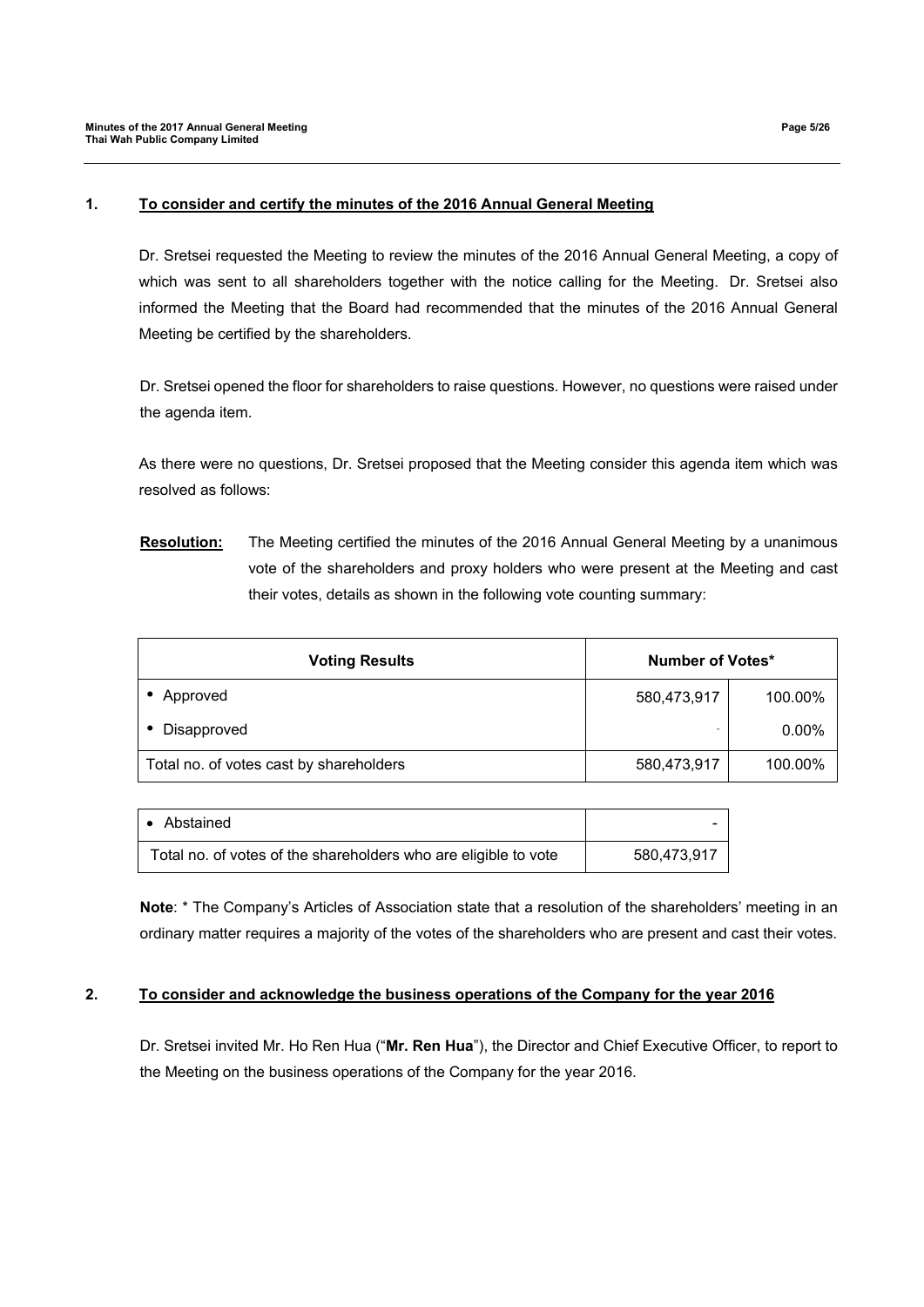Mr. Ren Hua reported to the Meeting the Company's performance in 2016 as detailed in the Company's 2016 Annual Report which was sent to all shareholders together with the notice calling for the Meeting and had been summarized as follows:

## **The Company's performance in 2016**

## **Overview**

- The overall topline of TWPC increased 12 percent from Baht 5,525 million to Baht 6,163 million mainly driven by the growth of the Thailand starch business (up 10 percent), the Vietnam starch business (up 21 percent), and the Thailand food business (up 2 percent). Thailand's starch business benefited from strong steady demand of China market, low input cost of cassava roots which was the main raw material for native starch, together with the capacity expansion. Vietnam also grew in terms of glucose volume that benefited from strong demand from food & beverage industry. Thailand's food business benefited from the growth of rice noodle revenues (up 37 percent), while vermicelli business slightly increase.
- Gross profit increased 32 percent from Baht 1,184 million to Baht 1,568 million, mainly due to favorable impact from cassava root price that had dropped further than the starch selling price. The gross profit margin ramped up to 25 percent within the year (up 4 percent). This increase in the gross margin was above historical levels. However in 2017, the Company expected that the root price would increase which would result in the lower gross profit margin approximately in 20s.
- In 2016, selling and administrative expenses was high mainly driven from the food business due to continued on-going investment in route-to-market strategy, and market expansion in export business. The increase in SGA of starch business was aligned with sales growth that mostly increase from transportation cost.
- Non-operating income mainly consisted of two non-operating lands sales (Mae Chan and Ongkarak) that resulted in Gain of Baht 58 million (before tax).
- Net profit was Baht 669 million which increased by 54 percent compared to 2015. As a result, earnings per share for 2016 was 0.76 Baht per share, while 2015 was 0.49 Baht per share.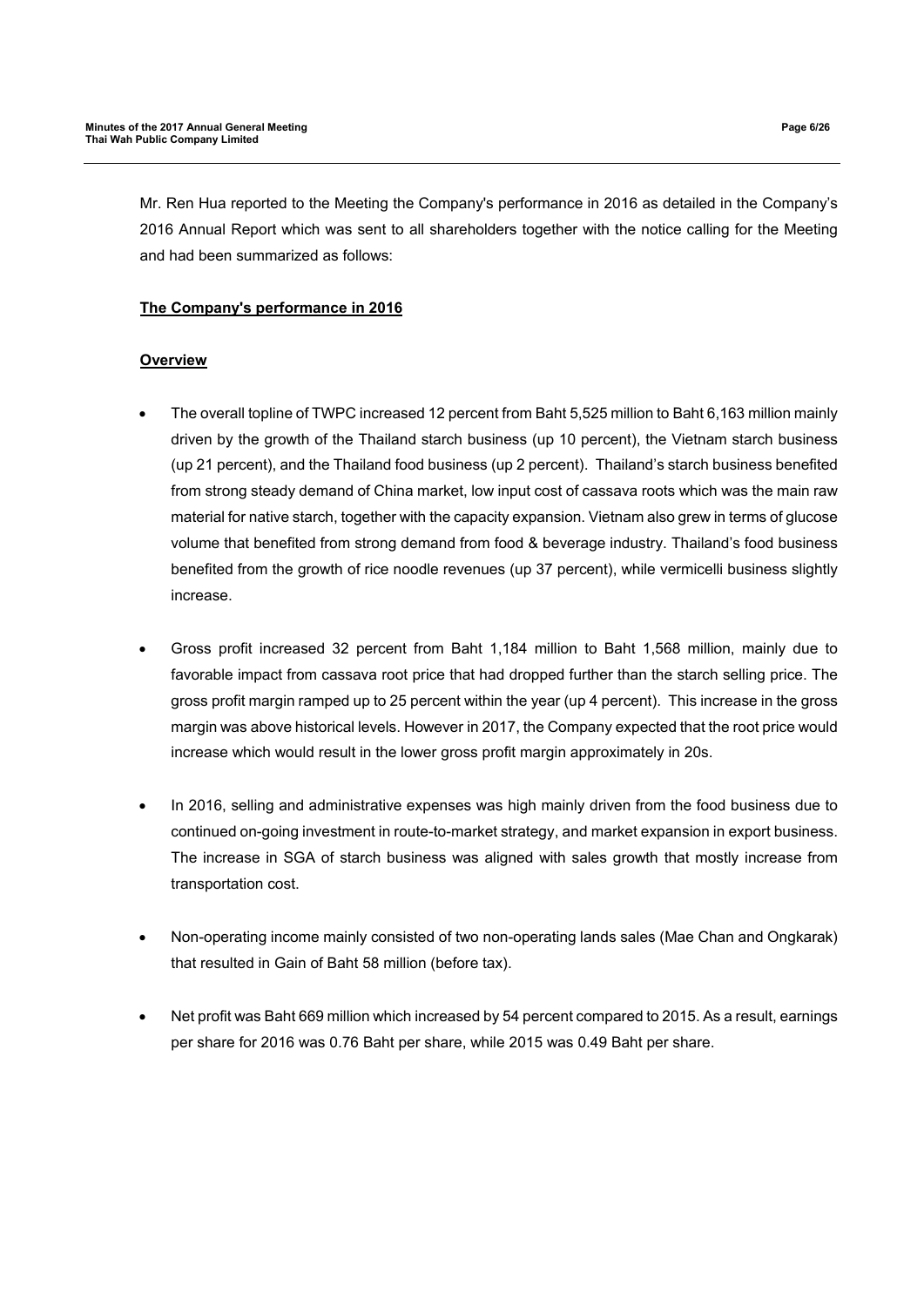### **Starch Business**

- Total sales revenue increased 13 percent from Baht 4,290 million in 2015 to Baht 4,838 million in 2016 mainly driven by high export volume sales of native starch from Thailand and high glucose sales in Vietnam.
- The demand from China and Taiwan was steady and strong. Thailand export volume grew 22 percent, which was 10 percent higher than the industry export volume growth.
- Glucose in Vietnam grew 38 percent resulted from strong demand in Food & Beverage industry in Vietnam domestic market.
- The gross profit of 24 percent, which was 6 percent higher than last year mainly resulted from low cassava root price which had dropped much further than the starch selling price. At the same time, the Company was shifting towards higher value added products such as Glucose, Coarse Flour and Pearl.
- Net profit for the year 2016 increased by 99 percent from Baht 266 million in 2015 to Baht 529 million.
- Average selling price of native tapioca starch in 2016 reduced to USD 345 per tons and average cassava root reduced to Baht 1.7-1.8 per kilograms.

## **Food Business**

- Sales revenue increased 2 percent from Baht 1,295 million in 2015 to Baht 1,325 million in 2016. The increase in sales revenue was mainly contributed from the growth of rice noodle business, especially the export channel that grew 33 percent.
- Local sales revenue of vermicelli, which accounted for 89 percent of total sales revenue, had grew moderately for this year. Domestic sales had slightly decline by 1 percent, while offset with Export sales that grew by 25 percent.
- Sales revenue of rice noodles increased 37 percent from Baht 72 million in 2015 to Baht 98 million in 2016. The growth was contributed to export sales which increased by 45 percent and domestic sales that increased by 30 percent.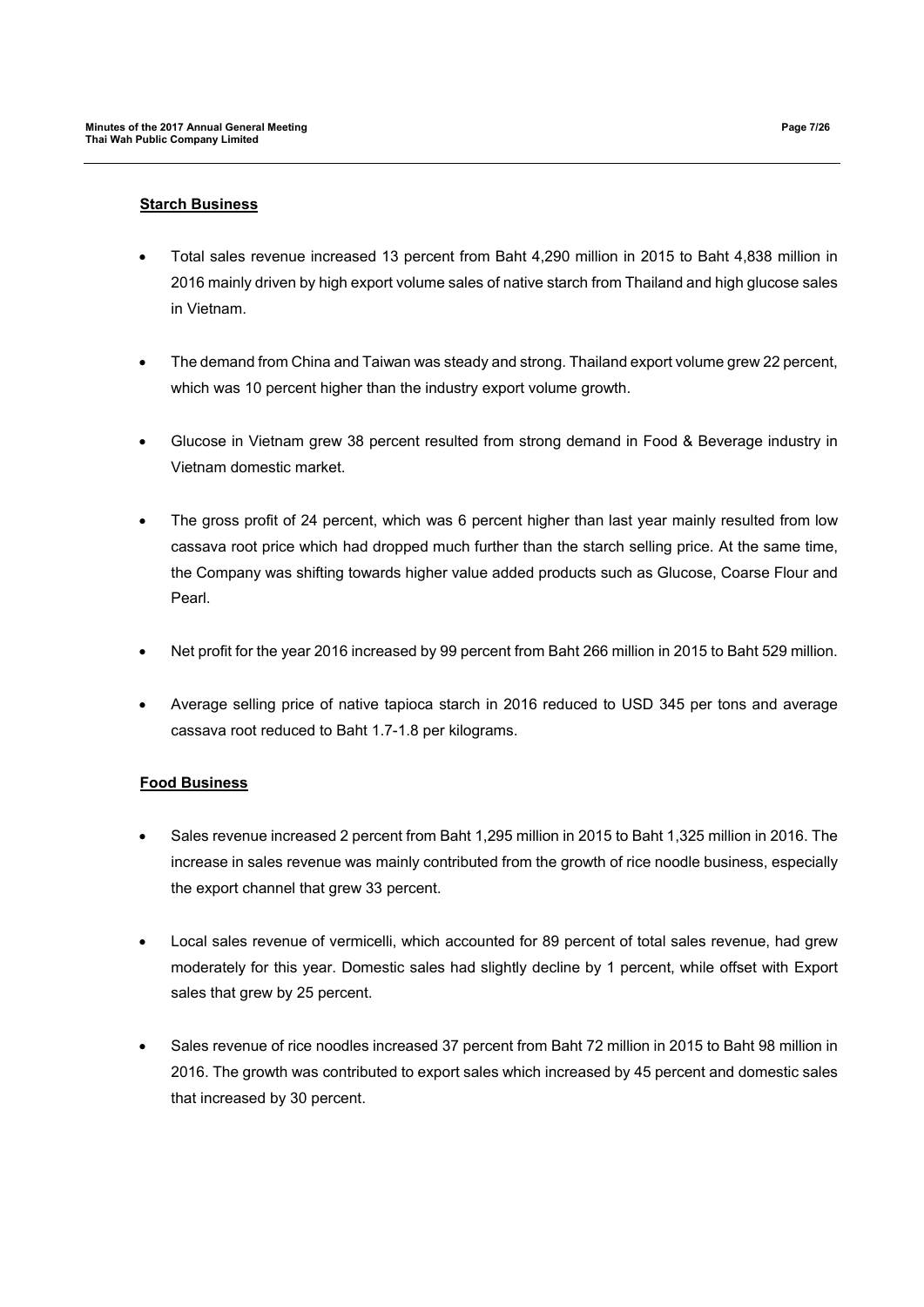Net profit decreased 20% from Baht 203 million to Baht 162 million due to a slight decrease in gross margin, lower operating income from associated companies and including higher sales and administrative expenses from continuing investment in in route-to-market strategy to drive market expansion for rice noodle business and expand the export business. The Company expects that this strategy would deliver better performance in 2017.

Dr. Sretsei opened the floor for shareholders to raise questions. The shareholders asked questions. The questions and answers can be summarized as follows:

## **Mr. Manit Lertsakornsiri**, proxy holder:

- He praised the Company's performance and then asked whether the risk factors of climate change impacted the Company's business.
- He enquired whether China's corn policy had any impact on the prices of tapioca.

## **Mr. Umnad Sukprasongphol**, advised as follows:

- The change in the climate condition did impact the production of tapioca, which was the main raw material. If there was severe drought, it would cause a decline in the harvest per rai which would cause the starch content to decrease as well. On the other hand, if there was flood, the farmer's cassava products would be damaged which would in turn affect the amount of main raw materials available for the Company.
- In the past, China had been promoting their farmers to cultivate corns within the country. As a result they produced a lump sum of corns which caused the prices to drop down. The China's imports of tapioca chips for producing alcohol and ethanol also declined approximately by 1 million tonnes in the past year because of cheaper substitution for corns. In terms of tapioca starch, it had also been affected by the price since customers often compared with the prices of corn starch. However not all industries could replace tapioca starch with corn starch. Thus the demand for tapioca starch in China in the past year remained high while the volume continued to increase when compared to the previous year.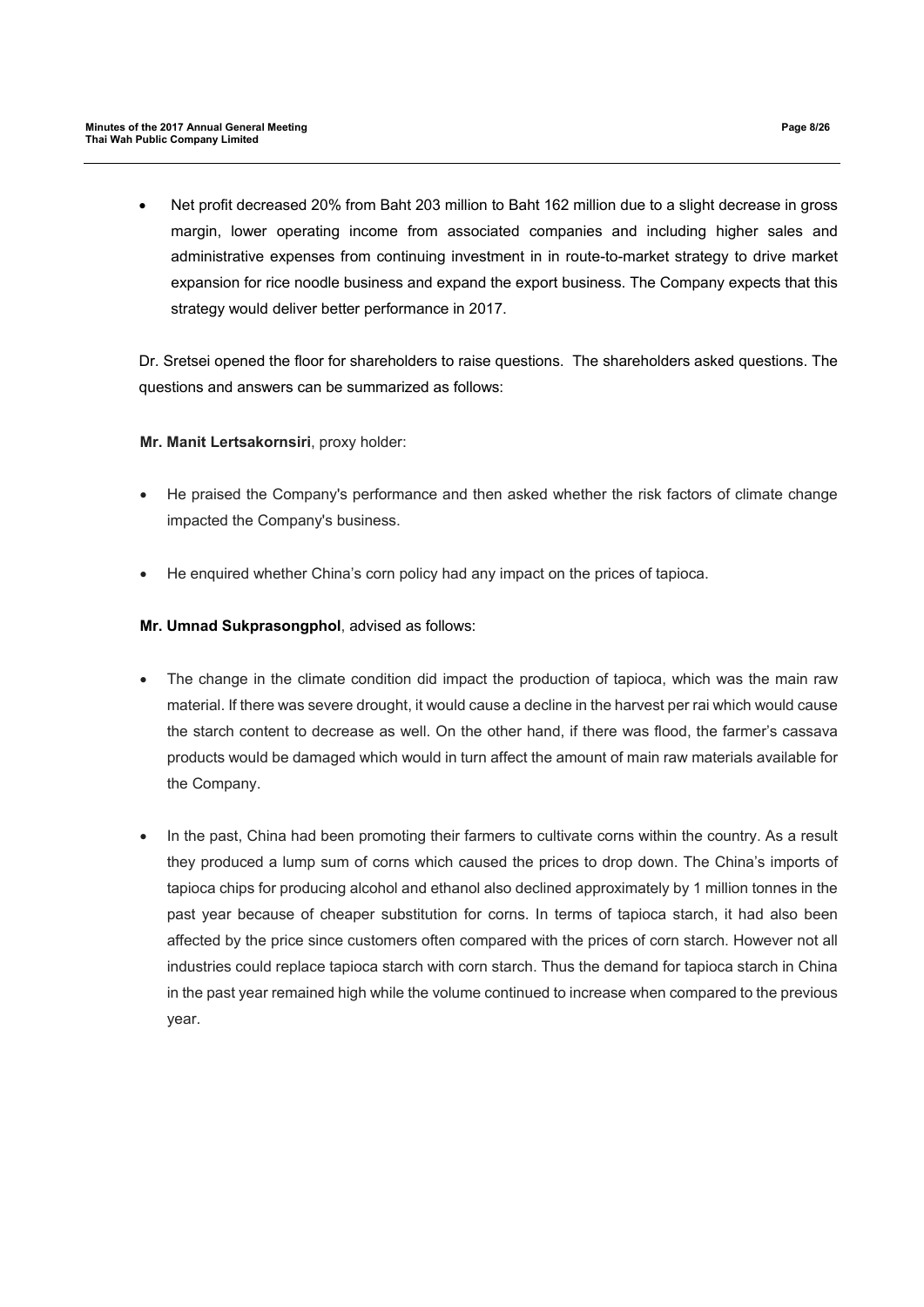**Mr. Rittichai Yipcharoenporn**, a shareholder:

- What were the factors that led to the changes in the price of tapioca roots?
- According to the Company's policy on increasing the production of High Value Added Products (HVA), what are the sale proportions? And how many percent of gross margin would increase?
- During the normal period and the price of tapioca roots was not low as the previous year, how many percent of the Company's profit rate what was the profitability trend for next year?

## **Mr. Ho Ren Hua**, explained as follows:

- In the past, the profit margin from the starch business was approximately 15-20 percent and this depended on many factors such as quantity and tapioca roots' prices. Management briefed that the Company should undertake 2 actions in order to maintain the margins.
	- $\triangleright$  Control the production cost at all the factories;
	- $\triangleright$  Develop the business model to work with farmers for sourcing of the raw materials which the Company had already started developing in some of the factories. This had enabled the Company to increase productivity and the percentage of starch content in tapioca roots.
- In regard to the proportions in the product portfolio, as appeared in the annual report, the Company focused on three groups such as tapioca starch, HVA and food products.
- In terms of the profitability, tapioca starch was approximately 20-30 percent, HVA, including glucose, coarse flour and sago, was approximately 20-25 percent and food products was approximately 30 percent.
- During the past year, tapioca starch accounted for 50 percent of the total gross profit of the Company, while the remaining 50 percent was from the gross profit of HVA and food products.

## **Mr. Rittichai Yipcharoenporn**, a shareholder:

• In regard to promoting the farmers to cultivate tapioca, would that cause the price of tapioca roots to be lower than the market price and would that ultimately reduce the production cost?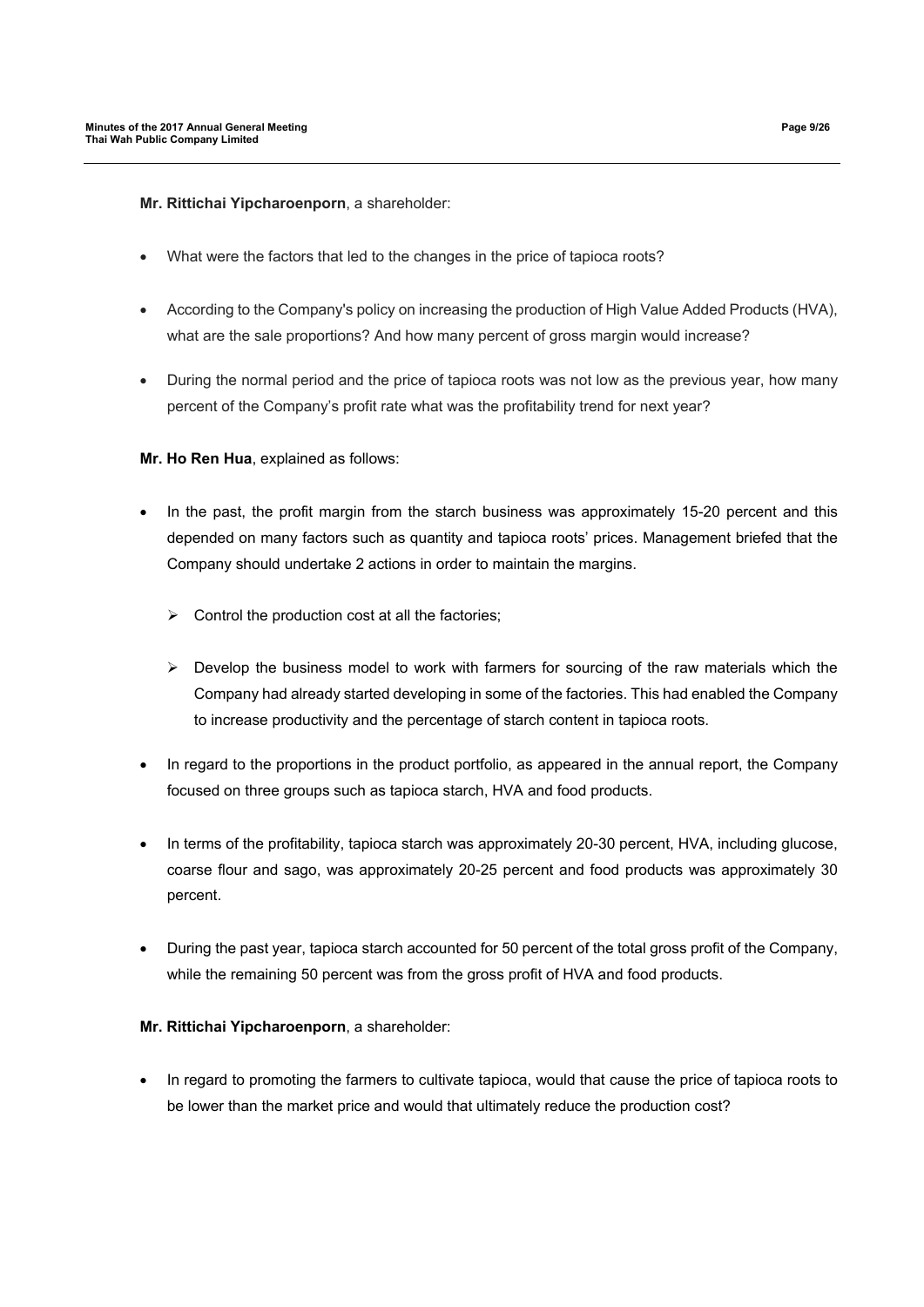Will the Company receive any competitive advantage by introducing innovative technologies into the business?

## **Mr. Umnad Sukprasongphol**, explained that

 In terms of the prices of the tapioca roots, it was difficult to make a comparison since the prices of tapioca roots were different in different regions. But the Company has been in partnership with the farmers would focus on sustainable growth. In the past the Company faced lots of problem from the uneven supply of fresh tapioca roots as a result the Company had to manage the supply of fresh roots in order to produce more starch and continue producing in order for the production cost to reduce. As for the farmers, once the Company continued to encourage the use of more technology, the output per rai would also increase, production cost would reduce, resulting in more profit which would motivate them to grow more tapioca plant.

## **Mr. Ho KwonPing**, explained further that

 A starch factory could not operate the entire year unlike a vermicelli factory. The production of starch was limited by the supply of tapioca roots. Most of the starch factory would shut down its operation for approximately 3 months. Through the development of new technologies, the Company would be able to help the farmers create consistent supply as well as increased volume of the output. The Company would also be able to extend the production period. This could be measured in the future once the productivity of the factories increases.

## **Mr. Veera Chaimanawong**, shareholder

- Were there any tendencies for the price of tapioca starch to fall lower than the price of raw material (tapioca roots)?
- If farmers switched to plant the others, could the Company find raw materials from other sources?
- The shareholder requested for Mr. Ho Ren Hua to update on the construction progress of the factory plant in Vietnam and Cambodia and also the bio energy project.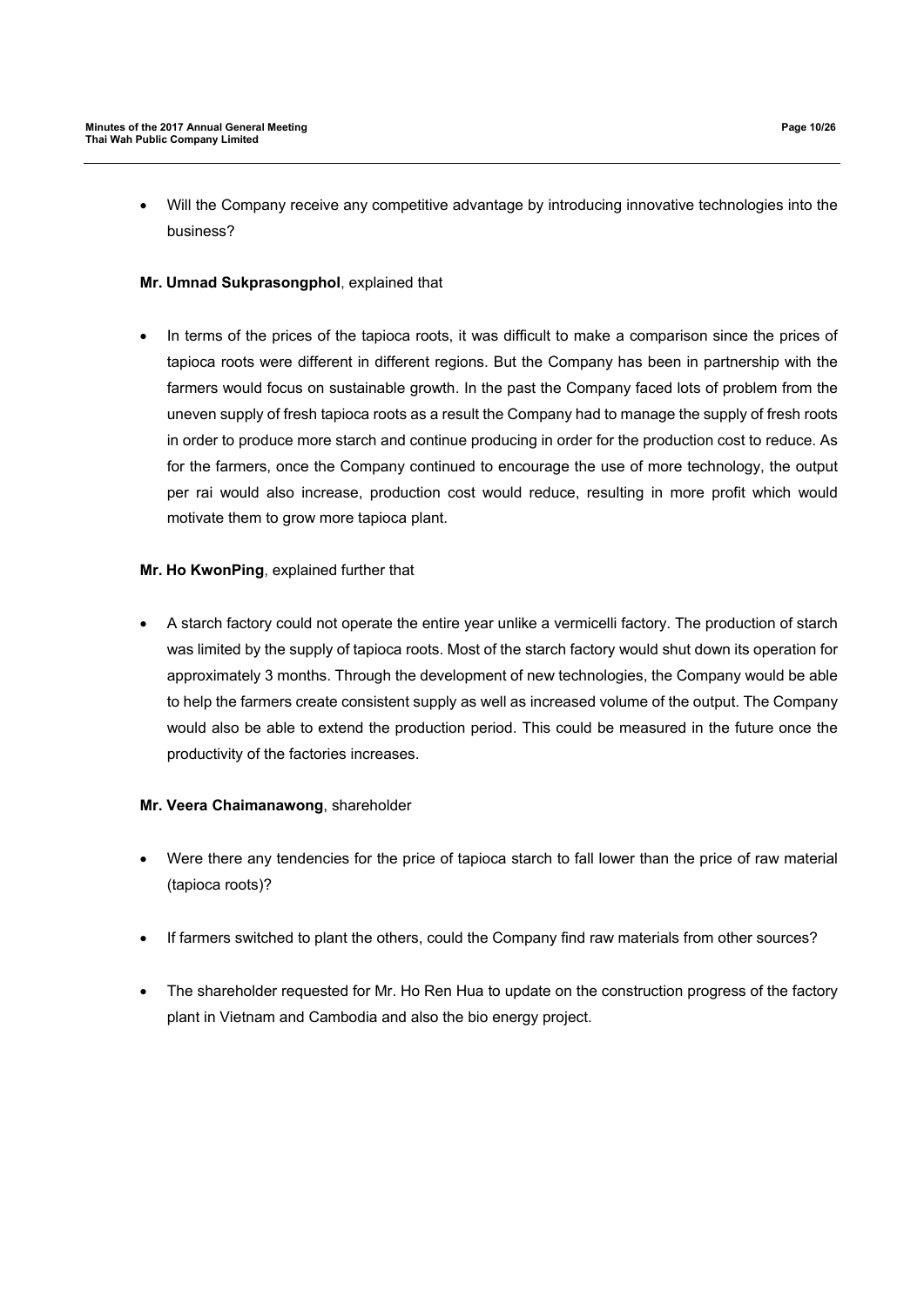**Mr. Ho Ren Hua**, advised as follows

- Firstly on the overseas business expansion, this year the Company would be opening two new factories. Initially the Company would set up a small chip factory in Cambodia and in the next 3-5 years, it would be expanded into tapioca starch factory in order to take advantage of the large availability of tapioca roots in the Cambodia.
- As for the food business in Vietnam, which was currently imported from Thailand, the Company will open a vermicelli factory later during the year in order to meet the consumption of the Vietnamese market.
- In June and July, the capacity expansion of glucose production in Tayninh would be completed, increasing capacity from 100 tonnes per day in the previous year to approximately 140-150 tonnes per day this year.
- In regard to the question of managing demand and supply including controllable factor and uncontrollable factors, HRH clarified that when the Company sells their products to China, we would sell it under a trademark or brand and would not sell as OEM or under other brands as required by the customers. The Company's products under the rose brand were sold to Business to Business (B to B) customers. The Company did not sell the products directly to the consumers or Business to Customer (B to C) and the Company would make 10-20 percent profit margin. The Company's products under the Rose Brand were sold primarily to the customers in China. In the past year the Company opened its sales office in China. As for managing demand, the Company was able to manage controllable factors to a certain extent such as key account customers, brand loyalty and good relationship with key account customers. In terms of supply of raw materials, even though the Company did not grow tapioca by itself since that would be a different business model altogether due to the real estate cost. Therefore the Company's core strategy was to work with the farmers, as mentioned by the Chairman and Mr. Umnad earlier, which would be to increase the production volume by extending the production period and consistent supply of raw materials into enter the factory throughout the year, including the starch content as well. In the past many factories in Thailand would purchase tapioca roots from the middlemen where the roots were not fresh and the starch content were also less. The Company encourages farmers to sell their own roots without going through middlemen which was beneficial to both the farmers and the Company because we can purchase directly from farmers without waiting for 2 days. Farmers were able to sell fresh roots to the factory within a day, which was a good way of building long term relationship between the farmers and the Company.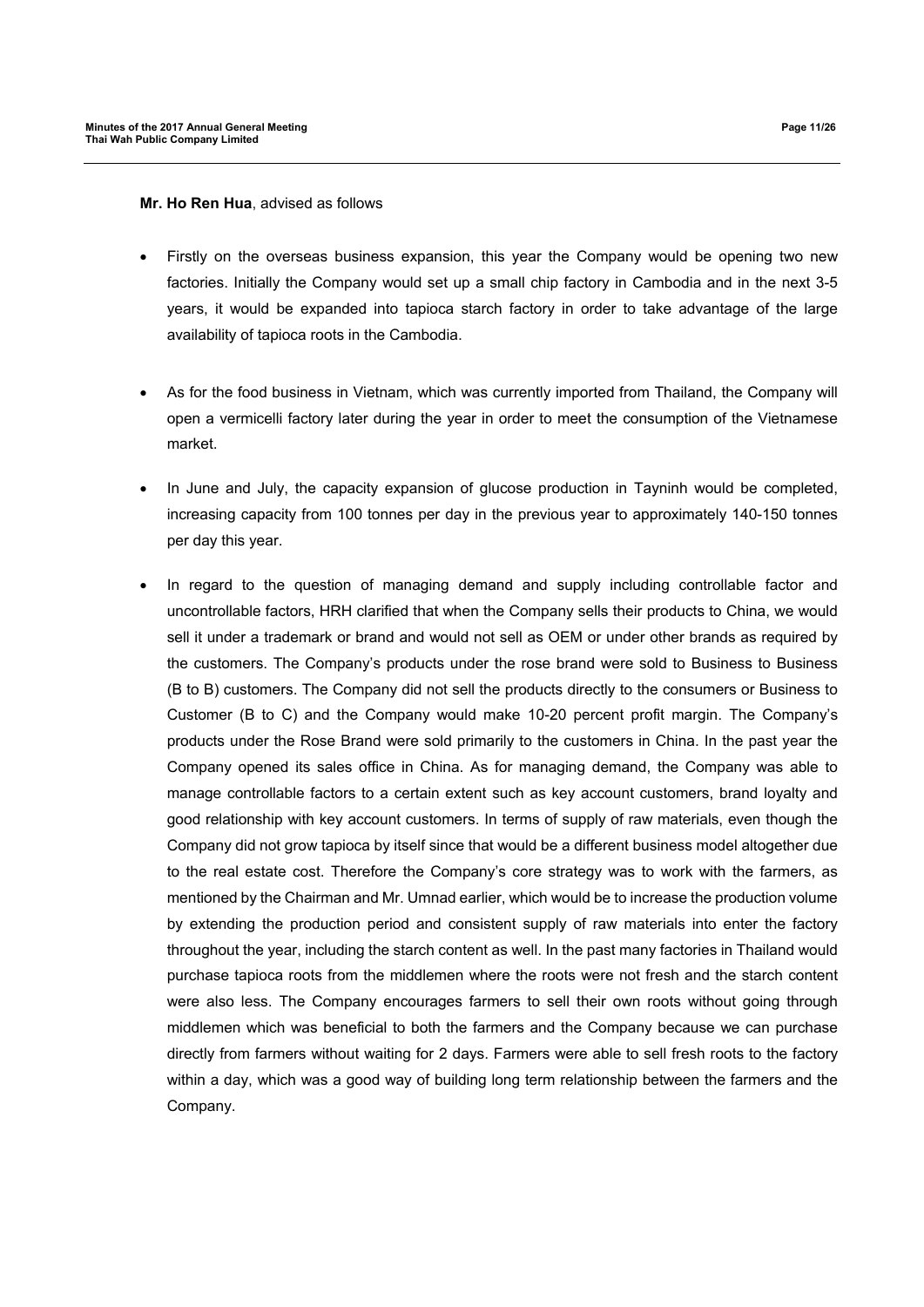### **Mr. Charaphol Chantorn**, a shareholder

- Whether the Company operated a business model which co-operates with the farmers in Vietnam and Cambodia?
- What was the purchasing power of the Company, demand for the products and the volume of tapioca roots in Laos and Myanmar, as well as investment plans in these two countries?

## **Mr. Ho Ren Hua**, explained that

 The Company considered Laos and Myanmar as two scenarios. The first one was the domestic consumption potential where the Company studied their purchasing power. And the second one was the potential as an export production base. Today the Company's products were sold in modern trade or modern retail stores in Myanmar. The consumption or the purchasing power in Myanmar would be the key indicator for the Company's investment in the next 5-10 years. However at present we have started exporting to Myanmar partly through the borders and partly through other channels. The Company would continue to monitor closely the growth in the next 5-10 years.

Laos market was also a long term potential, mainly as the export production base due to the advantage from the raw material cost. However at least in the immediate term for the next 3-5 years the Company would be focusing mainly on Cambodia and partly on Vietnam due to logistics and transportation cost. The Company would also be studying the transportation routes from Laos to Laem Chabang or from Laos to Ho Chi Minh which could be slightly more expensive, but in the long run, it would be beneficial for the Company.

The Company would try to fully utilize the relationship with the farmers for sustainable growth. The Company would use technology to create opportunities and conveniences for both Thai Wah as producers and the farmers which would benefit all the parties. The Company was also committed to developing these in every major market.

### **Mr. Watson Pongwararapa,** a shareholder

 As per his understanding, the Company's main products was tapioca starch and vermicelli. He enquired on the market size, the product quality as well as the major source of raw materials in the world.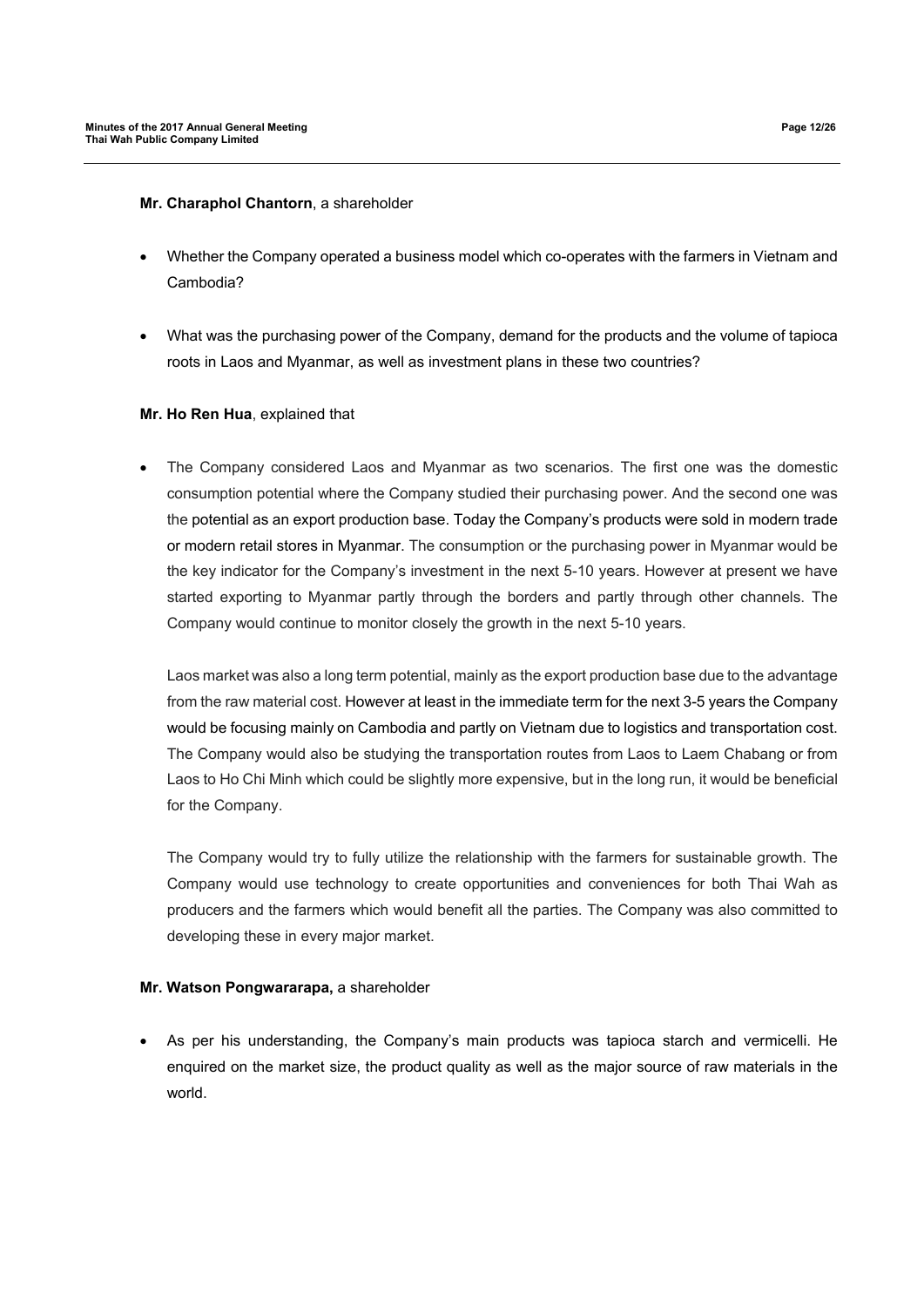#### **Mr. Ho Ren Hua**, advised that

 The starch business was approximately 80 percent export business that utilized 100 percent domestic raw materials. The Company would use tapioca roots that were available in many provinces of Thailand such as Kalasin, Khon Kaen, Udon Thani. The Company exported approximately 80 percent to foreign markets.

As for the food business, the Company manufactured vermicelli that were made from different types of starch including tapioca starch, potato starch, bean starch, few of which were purchased within the country while the rest were imported from foreign countries. In the past the Company used to sell mainly within the country approximately 80-90 percent. At the same time the Company continued growing into a new market such as export of vermicelli and noodles in Vietnam.

### **Mr. Ho KwonPing**, added further

- In regards to some of the questions that might interest other shareholders related to the strategic future for cassava and vermicelli around the world, the first thing to note was that there were three major types of flour business in the world that did not include rice or wheat or other flour that people could consume on their own. Industrial starch referred to starch used in the manufacturing of other products. There were basically three types such as corn starch in North America, potato starch in Europe and tapioca starch in tropical regions, including Brazil, Indonesia but Thailand was the world's largest exporter of tapioca starch. Therefore tapioca starch had great potential in the long run because its competitor was only corn starch and potato starch. Paper industry and textiles were some of the industries that used modified tapioca starch.
- As for vermicelli which was mostly popular in Asia. A very small amount of vermicelli were consumed in Europe and America, except for the Asian people living there. An important factor which was noteworthy was that vermicelli was a gluten free food product and this type of product was highly popular among the health conscious people. In many European countries, the Company found that people often referred to gluten-free noodles when in fact was vermicelli. Therefore, vermicelli has become not only popular in ASEAN regions but also as a noodle or gluten-free type of products which the Company expects that it would be able to grow amongst the western health enthusiasts as well. Hence vermicelli was a product with a bright future and the Company was looking for ways to increase the popularity of vermicelli in the form of noodles or gluten-free foods for the western market.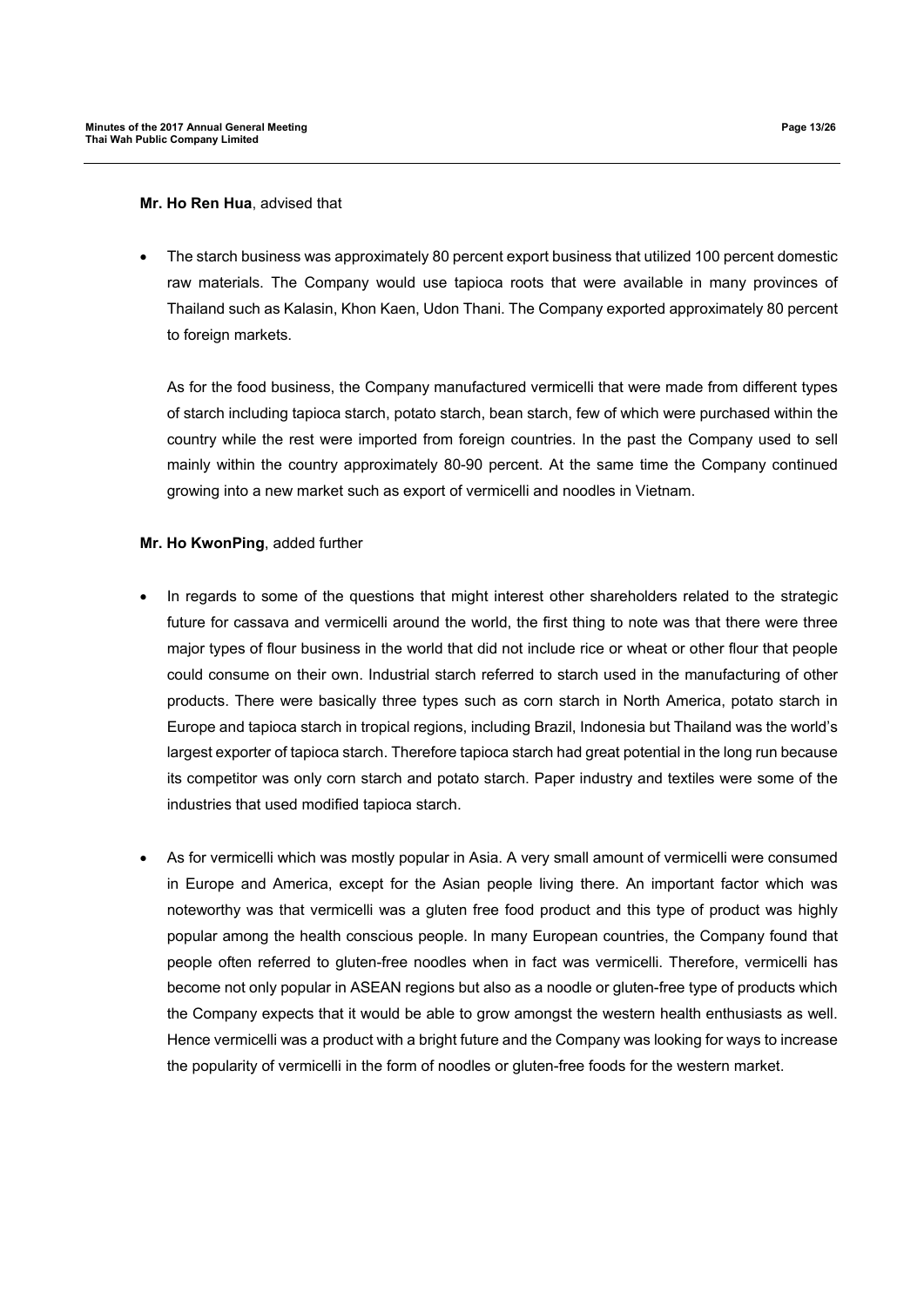### **Mr. Manit Lertsakornsiri**, a proxyholder

 The structure of the Company showed that there were 26 land holding companies. Did the Company have any plans to do contract farming with those lands? And whether there were any future plans that would benefit the shareholders?

### **Mr. Ho Ren Hua**, explained that

 Most of these subsidiaries were set up more than 20-30 years ago. The Company's asset were divided into two broad categories: core asset and noncore assets that were unused in the operation.

The core assets were used in the manufacturing of starch, noodles and vermicelli, which were located in several parts of Thailand. In terms of the non-core assets, the Company had no plans to use them as plan sites. The Company had started proceeding with the sale of such lands since the previous year and had been following the Board of Directors' guidelines on managing the non-operational assets of the Company.

As there were no further questions, and the matter in this agenda item was for acknowledgement only, a vote was not required. Dr. Sretsei then requested that the Meeting acknowledge the business operations of the Company for the year 2016.

The Meeting considered and acknowledged the business operations of the Company for the year 2016.

# **3. To consider and approve the Company's audited financial statements for the year ended December 31, 2016 with the auditor's report thereon**

Dr. Sretsei summarized for the Meeting the highlights of the financial statements for the year ended December 31, 2016 upon which the auditor had expressed a clean opinion, as shown in the Company's Annual Report which was sent to all shareholders together with the notice calling for the Meeting.

Dr. Sretsei informed the Meeting that the Company's audited financial statements for the year ended December 31, 2016 had been reviewed by the Audit and Risk Committee, the Board of Directors, and had been audited by the certified public accountant. Dr. Sretsei referred the Meeting to the "Financial Statements" section of the Annual Report which had been sent to all shareholders together with the notice calling for the Meeting, and advised that the Board had recommended that the Company's audited financial statements for the year ended December 31, 2016 with the auditor's report thereon be proposed for shareholders' approval at the Meeting.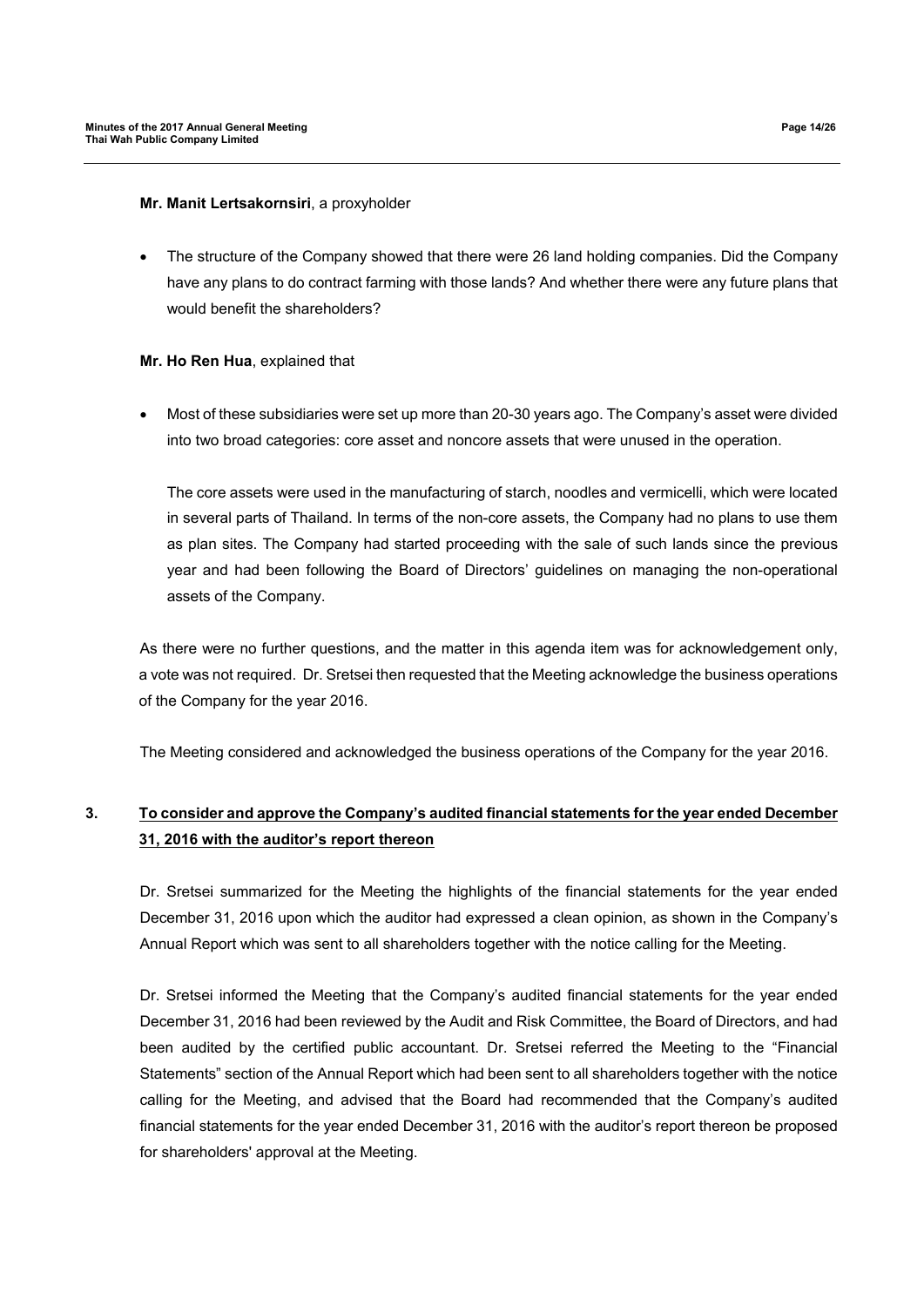Dr. Sretsei opened the floor for shareholders to raise questions. The shareholders asked questions. The questions and answers can be summarized as follows:

### **Mr. Suphasak Chullasorn, a** shareholder

 On the segment information in the financial statement as shown on page 165 of the Annual report, there was a classification of revenue from external customers based in China that indicating sales of Baht 55 million in 2016, while in 2015 there was no such item. Was this item part of Thai Wah China?

## **Mrs. Orn-A-Nong Witchucharn,** advised that

 This transaction was part of Thai Wah International Shanghai, which commenced operation in August last year. As a result there was no comparative data.

As there were no questions, Dr. Sretsei proposed that the Meeting consider this agenda item which was resolved as follows:

**Resolution:** The Meeting approved the Company's audited financial statements for the year ended December 31, 2016, with the auditor's report thereon, by a unanimous vote of the shareholders and proxy holders who were present at the Meeting and cast their votes, with details as shown in the following vote counting summary:

| <b>Voting Results</b>                   | Number of Votes* |          |
|-----------------------------------------|------------------|----------|
| Approved                                | 592,109,209      | 100.00%  |
| Disapproved                             |                  | $0.00\%$ |
| Total no. of votes cast by shareholders | 592,109,209      | 100.00%  |

| Abstained                                                       |  | 2,890,700   |
|-----------------------------------------------------------------|--|-------------|
| Total no. of votes of the shareholders who are eligible to vote |  | 594,999,909 |

**Note**: \* The Company's Articles of Association state that a resolution of the shareholders' meeting in an ordinary matter requires a majority of the votes of the shareholders who are present and cast their votes.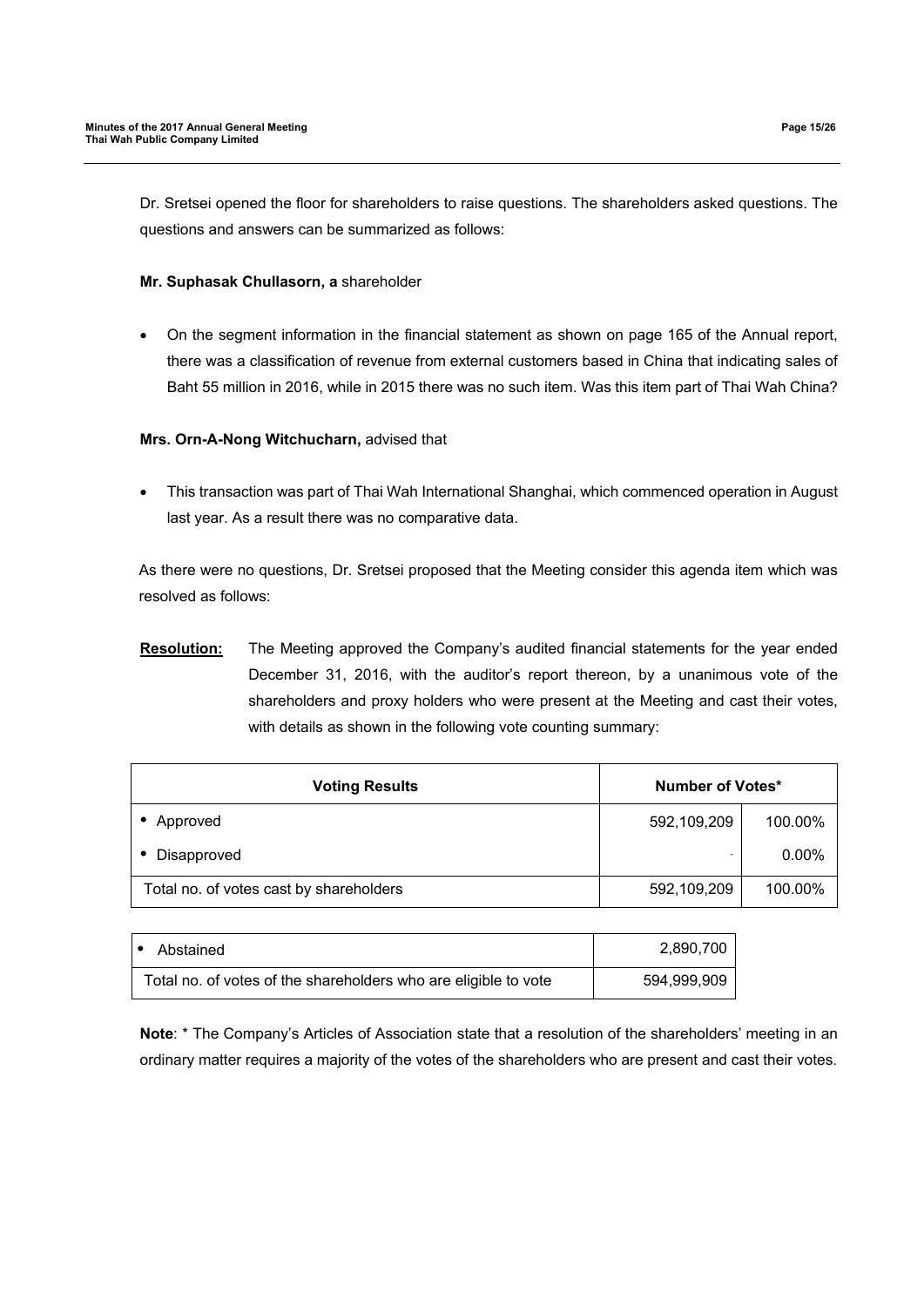### **4. To consider and approve the payment of dividend**

Dr. Sretsei reported to the Meeting that based on the operating results for the full year 2016, the Company reported a consolidated net profit of Baht 669 million as shown in the statements of comprehensive income for the year ended December 31, 2016, which has been audited by the auditor.

Taking into account the consolidated net profit based on the operating results for the full year 2016, the Company's expansion plans and debt repayment obligations, the Board of Directors had agreed to propose to the Meeting that the retained earnings for the year ended December 31, 2016 be appropriated as follows:

a) Dividend payment to shareholders in the amount of Baht 0.30 per share for 880,420,930 shares, totaling Baht 264,126,279.00.

The Board of Directors' Meeting No. 3/2016, held on August 10, 2016, resolved to approve the interim dividend payment to shareholders in the amount of Baht 0.09 per share totaling Baht 79,237,883.70. Such interim dividend payment was made to shareholders on September 9, 2016, therefore, the remaining dividend payment to shareholders for the year ended December 31, 2016 would be in the amount of Baht 0.21 per share totaling Baht 184,888,395.30.

b) Un-appropriated retained earnings to be carried forward.

Dr. Sretsei informed the Meeting that the Company would pay the dividend to the shareholders whose names appeared in the Company's share register book as at May 2, 2017 which would be the date for determination of shareholders who are entitled to the dividend payment (Record Date) fixed by the Board of Directors. The closing date of the Company's share register book for collecting shareholders' names under Section 225 of the Securities and Exchange Act B.E. 2535 (including any amendments) would be fixed on May 3, 2017. Dividend payment would be made on May 19, 2017.

The proposed dividend is consistent with the Company's dividend payment policy. The proposed amount to be paid in respect of the full year ended December 31, 2016 represents 39.5 percent of the consolidated net profit based on the operating results for the full year 2016.

In addition, the Company's legal reserve has already attained the amount of 10 percent of the registered capital of the Company in accordance with clause 48 of the Company's Articles of Association, therefore, the Company is not required to allocate any amount to the reserve fund.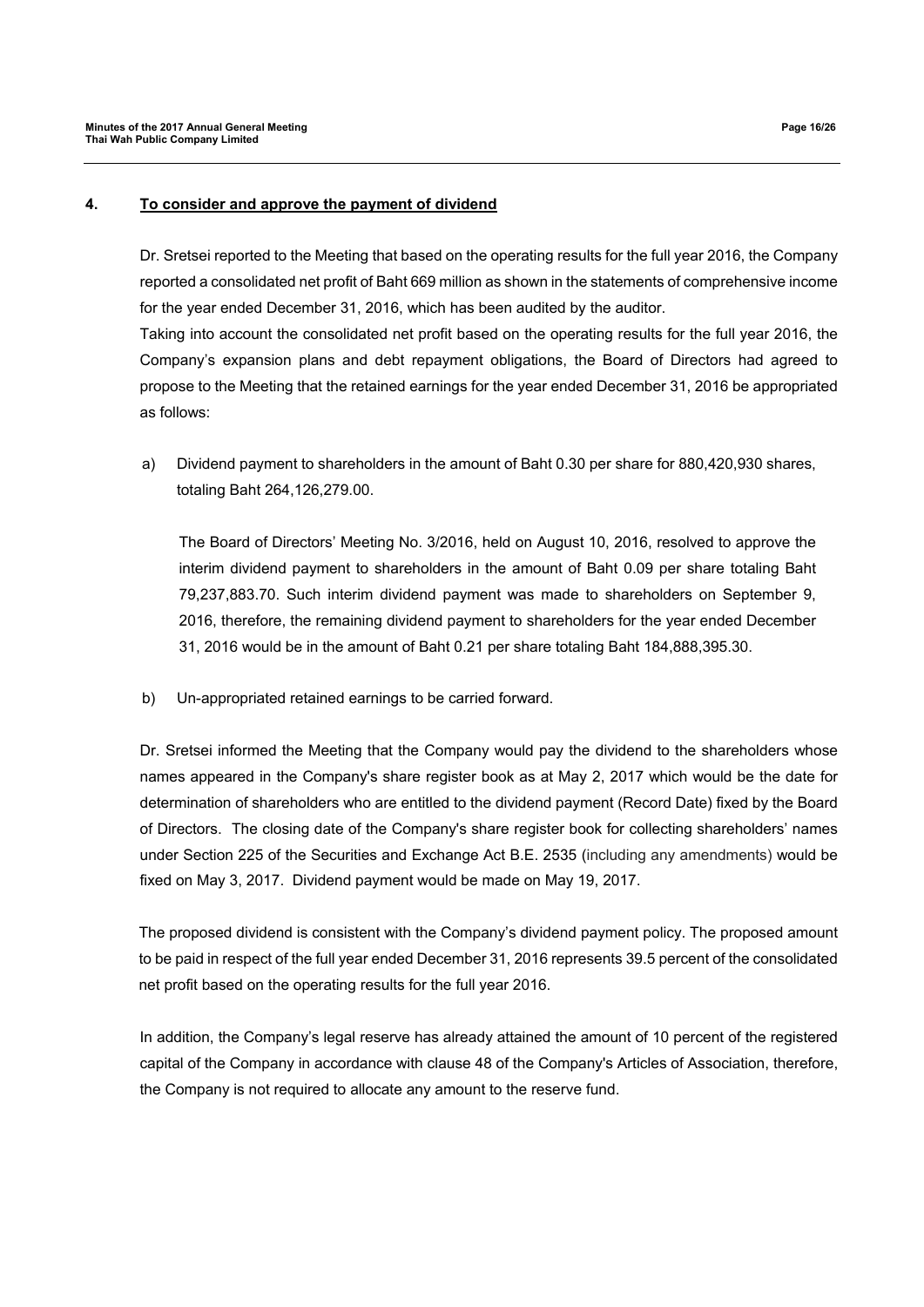Dr. Sretsei opened the floor for shareholders to raise questions. The shareholders asked questions. The questions and answers can be summarized as follows:

### **Mr. Prakadkiat Pisitapanporn,** a shareholder

 Whether this year the Company would be paying any interim dividend in addition to the Baht 0.21 satang per share.

### **Mr. Ho Ren Hua,** advised that

 Firstly, he explained the Company's dividend policy. The Company would pay more dividends each year and would compare the dividend payout ratio. The Company had strong cash flow and within the next 3-5 years, the Company would continue to pay higher dividends every year. Investors would be able to predict the rates in advance.

In terms of paying the interim dividends or not, the Company cannot reply as yet since it was a Board of Directors' decision based on information provided by management in order to follow the principles of good business management.

As there were no questions, Dr. Sretsei proposed that the Meeting consider this agenda item which was resolved as follows:

**Resolution**: The Meeting approved the appropriation of retained earnings for the year ended December 31, 2016 and dividend payment in the amount of Baht 0.21 per share by a unanimous vote of the shareholders and proxy holders who were present at the Meeting and cast their votes, details as shown in the following vote counting summary:

| <b>Voting Results</b> |                                         | Number of Votes* |          |
|-----------------------|-----------------------------------------|------------------|----------|
|                       | Approved                                | 594,996,836      | 100.00%  |
|                       | Disapproved                             | -                | $0.00\%$ |
|                       | Total no. of votes cast by shareholders | 594,996,836      | 100.00%  |

| Abstained                                                       |             |
|-----------------------------------------------------------------|-------------|
| Total no. of votes of the shareholders who are eligible to vote | 594.996.836 |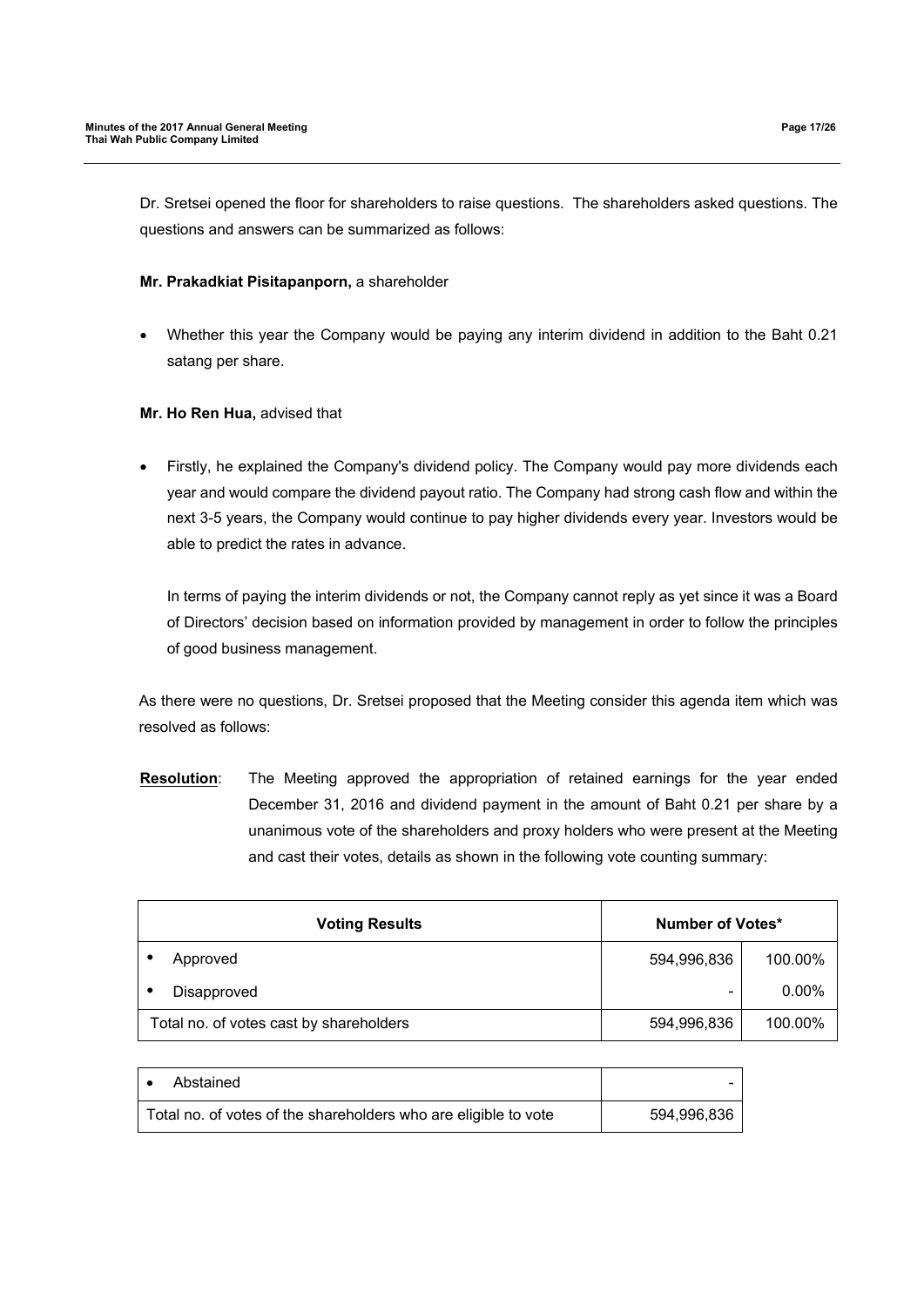**Note**: \* The Company's Articles of Association state that a resolution of the shareholders' meeting in an ordinary matter requires a majority of the votes of the shareholders who are present and cast their votes.

### **5. To consider and approve matters relating to directorships of the Company**

### **5.1 Election of new directors to succeed those who will be retiring on completion of their terms**

Dr. Sretsei explained that Article 17 of the Company's Articles of Association stipulated that the shares of each shareholder shall be counted as one vote for every one share in voting to elect directors and ach shareholder may exercise all the votes to elect one person or several people as director but the shareholder cannot divide his or her votes to any person in any number and that Article 18 of the Company's Articles of Association stipulated that at each Annual General Meeting, one-third of the directors shall retire from office. Retiring directors would be eligible for re-election. The following 4 directors were due to retire at the Meeting:

| $\left( \begin{matrix} 1 \end{matrix} \right)$ | Mr. Ho KwonCjan          | Director                                       |
|------------------------------------------------|--------------------------|------------------------------------------------|
| 2)                                             | Mr. Ho Ren Hua           | Director                                       |
| 3)                                             | Dr. Sretsei Saittagaroon | Director                                       |
| 4)                                             | Dr. Jingjai Hanchanlash  | Independent Director,                          |
|                                                |                          | Audit and Risk Committee Member and            |
|                                                |                          | Nomination and Remuneration Committee Chairman |

The profiles of the 4 retiring directors were shown in Attachment 3 of the notice calling for the Meeting which had been sent to all shareholders.

Dr. Sretsei informed the Meeting that in view of the experience, knowledge, and past contributions of the 4 retiring directors, the Board of Directors had agreed to propose to the Meeting to re-elect all 4 retiring directors for another term of directorships as recommended by the Nomination and Remuneration Committee, excluding the committee members who may have a conflict of interest.

Dr. Sretsei opened the floor for shareholders to raise questions. The shareholders asked questions. The questions and answers can be summarized as follows: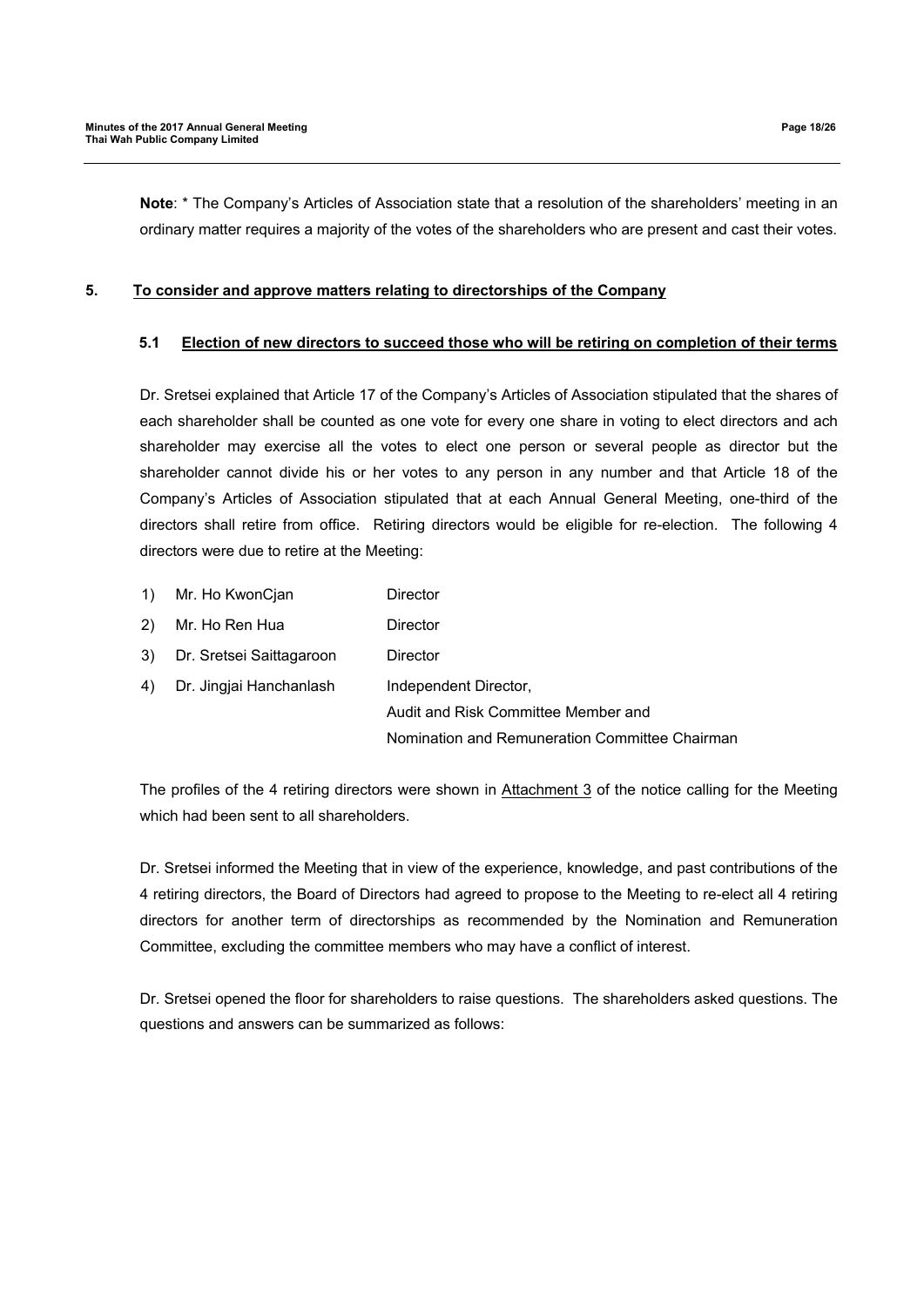#### **Ms. Wanida Wongsuwanporn,** a proxy holder

 In regard to the appointment of independent directors, what were the highlight qualification of the director being nominated as independent director? And were there any independent directors who had been in the position for more than 9 consecutive years?

### **Mr. Ho KwonPing,** explained that

 The appointment of an independent director would be proposed by the Nomination and Remuneration Committee who reviewed the elected directors on the strengths, weaknesses and contributions of the directors. The Board of Directors' takes into account the decision of the Nomination and Remuneration Committee as demonstrated clearly in the Company's performance. As for Dr. Jingjai who had been nominated as a director for another term, he has been working with the Company Thai Wah since the time it was Thai Wah Food Products Public Company Limited and after the amalgamation, Dr. Jingjai was appointed as a director in Thai Wah Public Company for 2 years. Furthermore on this occasion, Mr. Ho KwonPing recommended a new independent director of the Company who had passed the selection process by the Nomination and Remuneration Committee. He was selected amongst many candidates. This proves that in addition to our long-serving director, Dr. Jingjai, the Company also had new directors that were recommended to the shareholders, which was beneficial to the board of directors in the Company.

As there were no questions, Dr. Sretsei proposed that the Meeting consider this agenda item which was resolved as follows:

**Resolution:** The Meeting approved the re-election of all 4 retiring directors, namely Mr. Ho KwonCjan, Mr. Ho Ren Hua, Dr. Sretsei Saittagaroon, and Dr. Jingjai Hanchanlash for another term of directorships by a majority vote of the shareholders and proxy holders who were present at the Meeting and cast their votes, details as shown in the following vote counting summary by each director: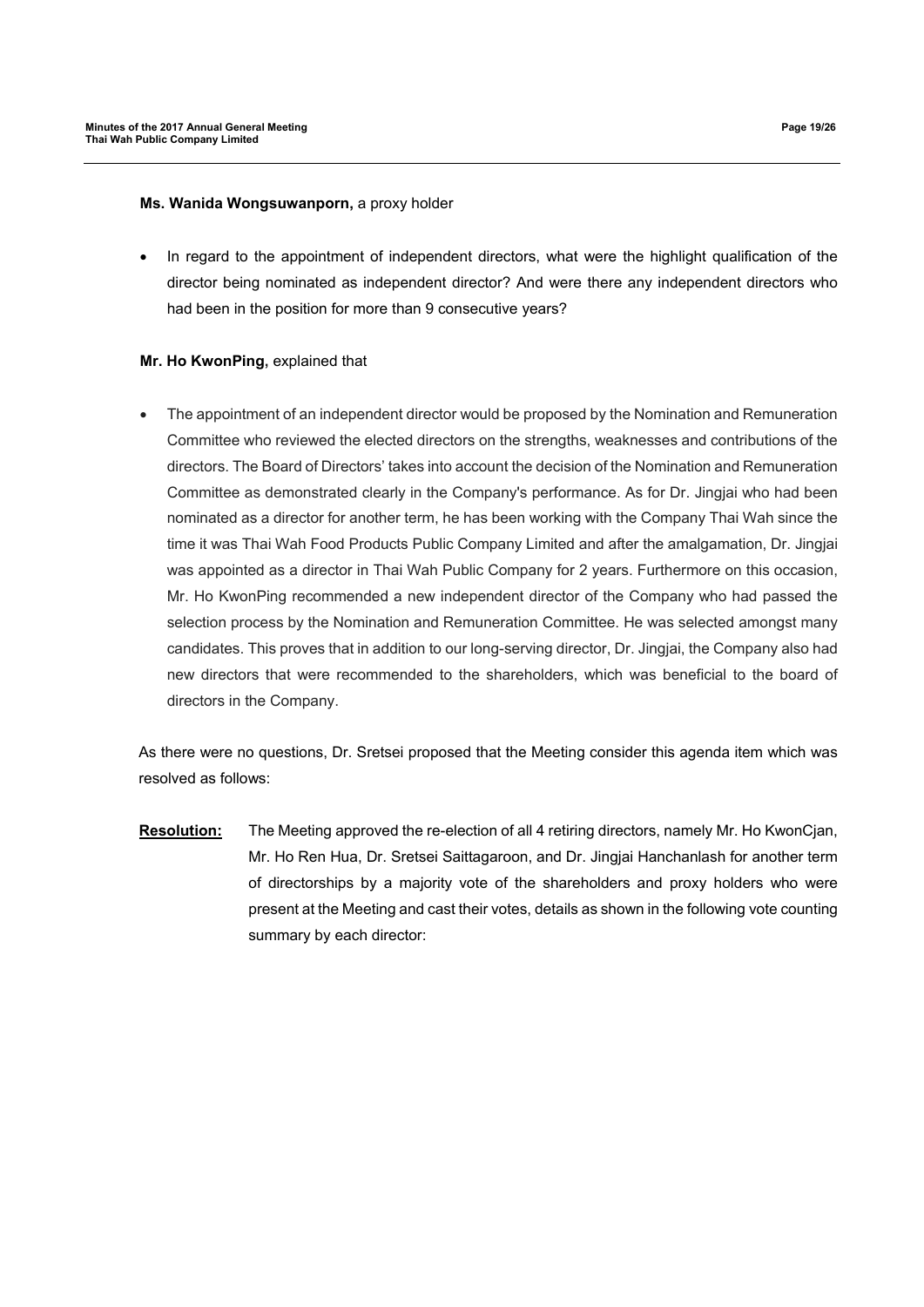# **1) Mr. Ho KwonCjan**

| <b>Voting Results</b>                   | Number of Votes* |         |
|-----------------------------------------|------------------|---------|
| Approved                                | 596,278,465      | 99.50%  |
| Disapproved                             | 3,015,902        | 0.50%   |
| Total no. of votes cast by shareholders | 599,294,367      | 100.00% |

| Abstained                                                       | 9.685       |
|-----------------------------------------------------------------|-------------|
| Total no. of votes of the shareholders who are eligible to vote | 599.304.052 |

# **2) Mr. Ho Ren Hua**

| <b>Voting Results</b>                   | Number of Votes* |         |
|-----------------------------------------|------------------|---------|
| Approved                                | 597,164,065      | 99.64%  |
| Disapproved                             | 2,130,302        | 0.36%   |
| Total no. of votes cast by shareholders | 599,294,367      | 100.00% |

| Abstained                                                       | 9.685       |
|-----------------------------------------------------------------|-------------|
| Total no. of votes of the shareholders who are eligible to vote | 599,304,052 |

# **3) Dr. Sretsei Saittagaroon**

| <b>Voting Results</b>                   | Number of Votes* |         |
|-----------------------------------------|------------------|---------|
| Approved                                | 594,351,565      | 99.50%  |
| Disapproved                             | 3,015,902        | 0.50%   |
| Total no. of votes cast by shareholders | 597,367,467      | 100.00% |

| Abstained                                                       | 9.685       |
|-----------------------------------------------------------------|-------------|
| Total no. of votes of the shareholders who are eligible to vote | 597,377,152 |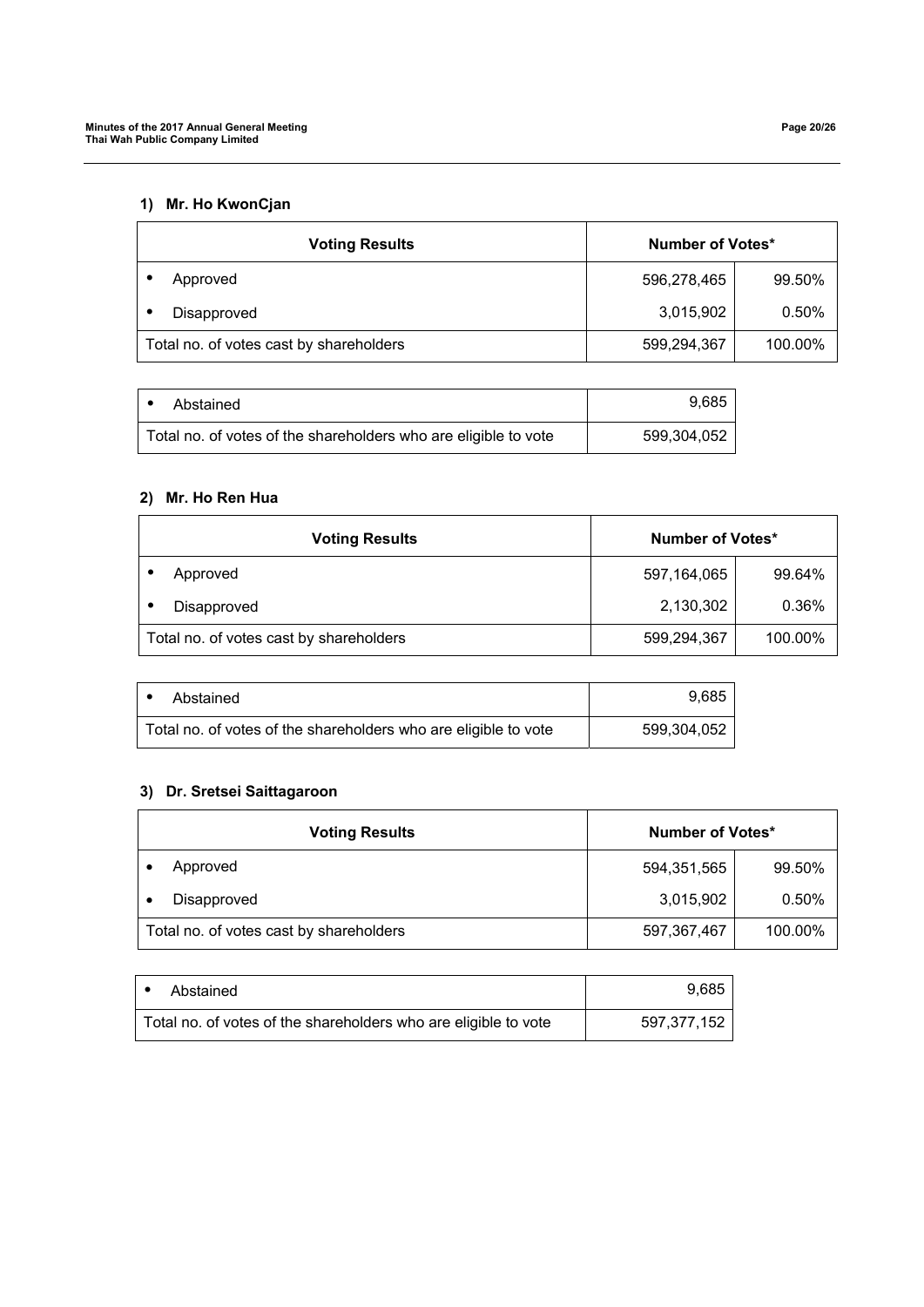## **4) Dr. Jingjai Hanchanlash**

| <b>Voting Results</b>                   | Number of Votes* |         |
|-----------------------------------------|------------------|---------|
| Approved                                | 596,179,367      | 99.80%  |
| Disapproved                             | 1,188,100        | 0.20%   |
| Total no. of votes cast by shareholders | 597,367,467      | 100.00% |

| Abstained                                                       | 9.685       |
|-----------------------------------------------------------------|-------------|
| Total no. of votes of the shareholders who are eligible to vote | 597,377,152 |

**Note**: \* The Company's Articles of Association state that a resolution of the shareholders' meeting in an ordinary matter requires a majority of the votes of the shareholders who are present and cast their votes.

# **5.2 Remuneration for the directors of the Board and directors who are members of the Audit and Risk Committee and/or the Nomination and Remuneration Committee**

Dr. Sretsei reported that based on the resolution passed at the 2016 Annual General Meeting held on April 26, 2016, the approved to maintain the remuneration for each category and directorship position, with effect from January 1, 2016 and for each ensuing year unless or until resolved otherwise by a general meeting of the shareholders of the Company, is as follows:

## **Board of directors**

| <b>Position</b>           | <b>Remuneration</b> /<br><b>Meeting/Person (Baht)</b> |  |
|---------------------------|-------------------------------------------------------|--|
| Chairman                  | 250,000                                               |  |
| Independent Director      | 170,000                                               |  |
| Non-Executive Director    | 170,000                                               |  |
| <b>Executive Director</b> | 150,000                                               |  |

## **Audit and Risk Committee**

| <b>Position</b> | <b>Remuneration/</b><br><b>Meeting/Person (Baht)</b> |  |
|-----------------|------------------------------------------------------|--|
| Chairman        | 85,000                                               |  |
| Member          | 45,000                                               |  |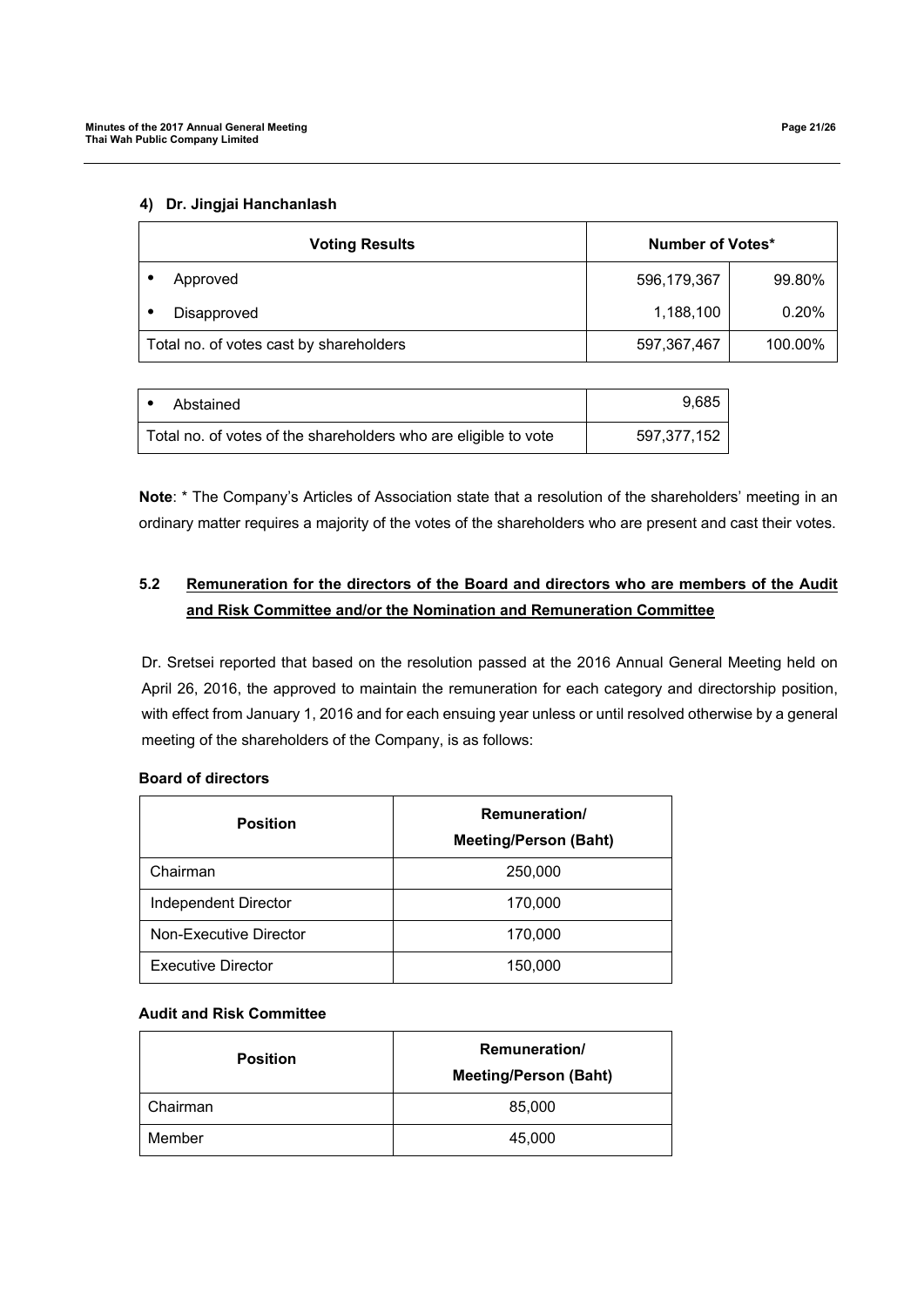| <b>Position</b> | <b>Remuneration/</b><br><b>Meeting/Person (Baht)</b> |
|-----------------|------------------------------------------------------|
| Chairman        | 85,000                                               |
| Member          | 45,000                                               |

**Nomination and Remuneration Committee** 

The Nomination and Remuneration Committee had reviewed the approved directors' remuneration, taking into account industry norms and the responsibilities of each directorship position. Based on its review, the Nomination and Remuneration Committee recommended an increase of 6 percent of the remuneration amounts approved by the resolution passed at the Company's 2016 Annual General Meeting and rounded to the nearest Baht 1,000. The remuneration amounts would apply for each directorship position with effect from January 1, 2017 and for each ensuing year, unless or until resolved otherwise by a general meeting of the shareholders of the Company, details as follows:

| <b>Position</b>           | Remuneration/<br><b>Meeting/Person (Baht)</b> |         |
|---------------------------|-----------------------------------------------|---------|
|                           | Proposed to the<br><b>Meeting</b>             | 2016*   |
| Chairman                  | 265,000                                       | 250,000 |
| Independent Director      | 180,000                                       | 170,000 |
| Non-Executive Director    | 180,000                                       | 170,000 |
| <b>Executive Director</b> | 159,000                                       | 150,000 |

## **Board of directors**

## **Audit and Risk Committee**

| <b>Position</b> | <b>Remuneration/</b><br><b>Meeting/Person (Baht)</b> |        |
|-----------------|------------------------------------------------------|--------|
|                 | Proposed to the<br><b>Meeting</b>                    | 2016*  |
| Chairman        | 90,000                                               | 85,000 |
| Member          | 48,000                                               | 45,000 |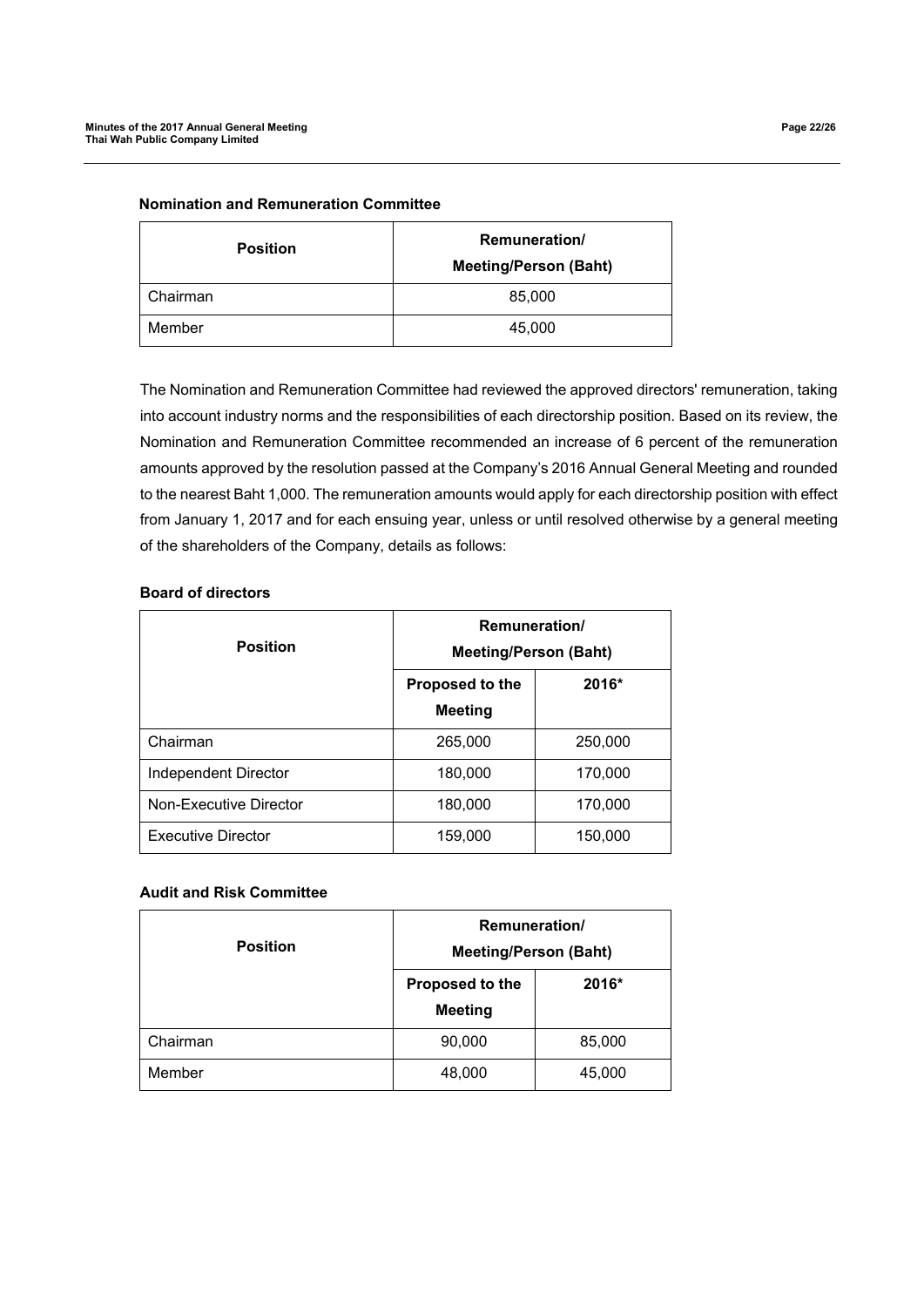| <b>Position</b> | Remuneration/<br><b>Meeting/Person (Baht)</b> |        |
|-----------------|-----------------------------------------------|--------|
|                 | Proposed to the<br><b>Meeting</b>             | 2016*  |
| Chairman        | 90,000                                        | 85,000 |
| Member          | 48,000                                        | 45,000 |

### **Nomination and Remuneration Committee**

\* Approved remuneration pursuant to the resolution passed at the 2016 Annual General Meeting

If the proposal is not approved at the AGM, the approved remuneration based on the resolution passed at the Company's 2016 Annual General Meeting shall continue to apply.

The Board had agreed to propose that the AGM to approve an increase of 6 percent of the remuneration amounts approved by the resolution passed at the Company's 2016 Annual General Meeting and rounded to the nearest Baht 1,000. The remuneration amounts would apply for each directorship position of the Board and of the Audit and Risk Committee and/or Nomination and Remuneration Committee, with effect from January 1, 2017 and for each ensuing year unless or until resolved otherwise by a general meeting of the shareholders of the Company, as recommended by the Nomination and Remuneration Committee.

Dr. Sretsei opened the floor for shareholders to raise questions. However, no questions were raised for this agenda item.

As there were no questions, Dr. Sretsei proposed that the Meeting consider this agenda item which was resolved as follows:

**Resolution:** The Meeting approved to an increase of 6 percent of the remuneration amounts approved by the resolution passed at the Company's 2016 Annual General Meeting and rounded to the nearest Baht 1,000, with effect from January 1, 2017 and for each ensuing year, unless or until resolved otherwise by a general meeting of the shareholders of the Company with details as proposed by the Board of Directors, by not less than two-thirds of the total number of the votes of the shareholders and proxy holders who were present at the Meeting and were eligible to vote.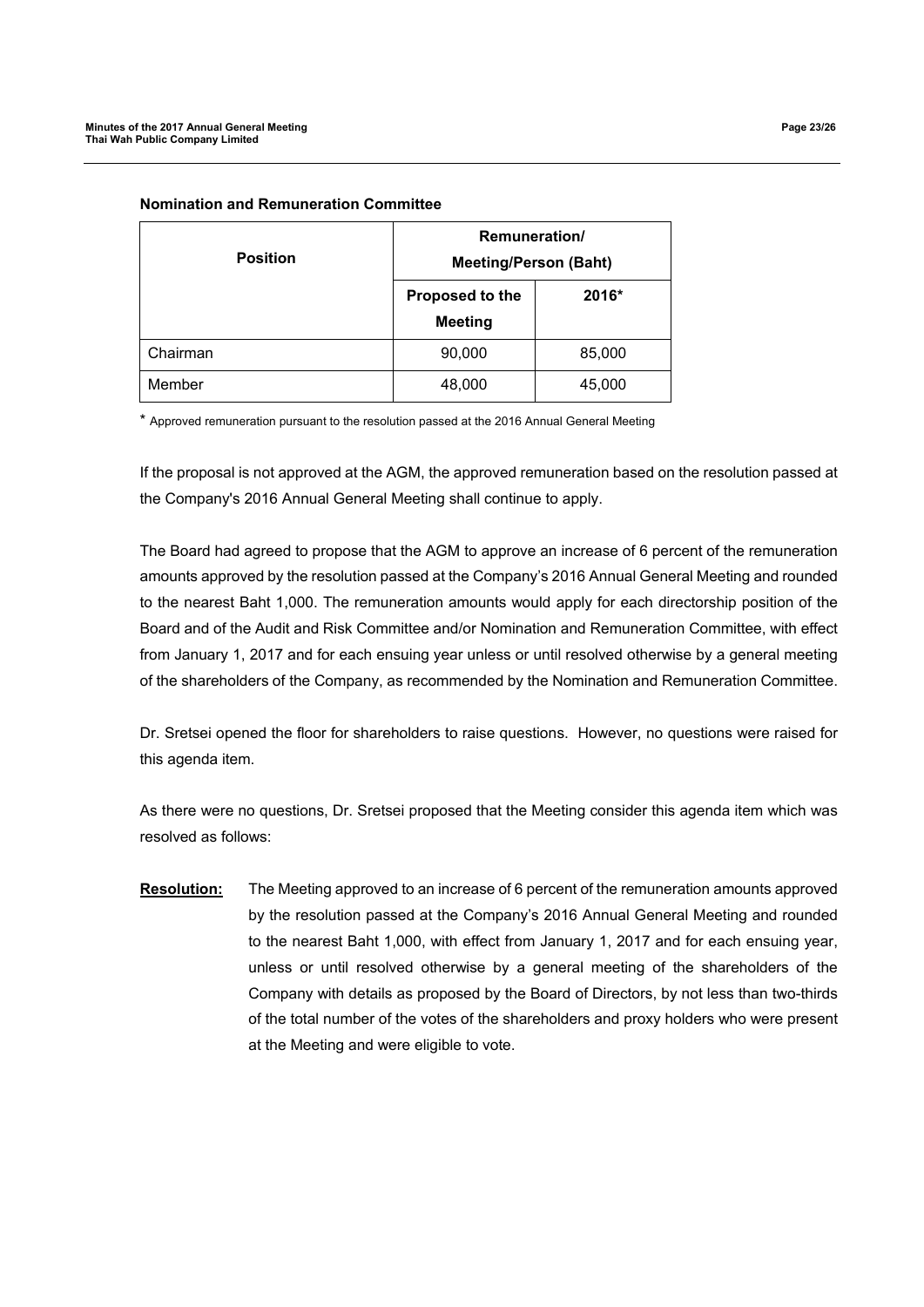Detailed vote counting summary was as follows:

| <b>Voting Results</b>                                           | <b>Number of Votes *</b> |          |
|-----------------------------------------------------------------|--------------------------|----------|
| Approved                                                        | 593,062,113              | 100.00%  |
| Disapproved                                                     |                          | $0.00\%$ |
| Abstained                                                       | 10,896                   | $0.00\%$ |
| Total no. of votes of the shareholders who are eligible to vote | 593,073,009              | 100.00%  |

**Note**: \* The Company's Articles of Association state that a resolution of the shareholders' meeting to determine any remuneration for the directors requires not less than two-thirds of the votes of the shareholders who are present and are eligible to vote.

# **6. To consider and approve the appointment of an auditor and determination of its remuneration for the year 2016**

Dr. Sretsei informed the Meeting that as recommended by the Audit and Risk Committee, the Board of Directors had agreed to propose that the Meeting appoint Mr. Sophon Permsirivallop, Certified Public Accountant No. 3182 and/or Ms. Rungnapa Lertsuwankul, Certified Public Accountant No. 3516 and/or Ms. Pimjai Manitkajohnkit, Certified Public Accountant No. 4521 and/or Ms. Rosaporn Decharkom, Certified Public Accountant No. 5659 and/or Ms. Sumana Punpongsanon, Certified Public Accountant No. 5872 of EY Office Limited to be the Company's auditor for the year 2017 with total remuneration not exceeding Baht 2,200,000 which is 10 percent more than the approved remuneration for the year 2016 (an amount not exceeding Baht 2,000,000). Only the audit fee is included in the remuneration for the Company's auditor.

The profile of the 5 nominated auditors had been sent to all shareholders as shown in Attachment 6 of the notice calling for the Meeting.

Dr. Sretsei opened the floor for shareholders to raise questions. However, no questions were raised for this agenda item.

As there were no questions, Dr. Sretsei proposed that the Meeting consider this agenda item which was resolved as follows: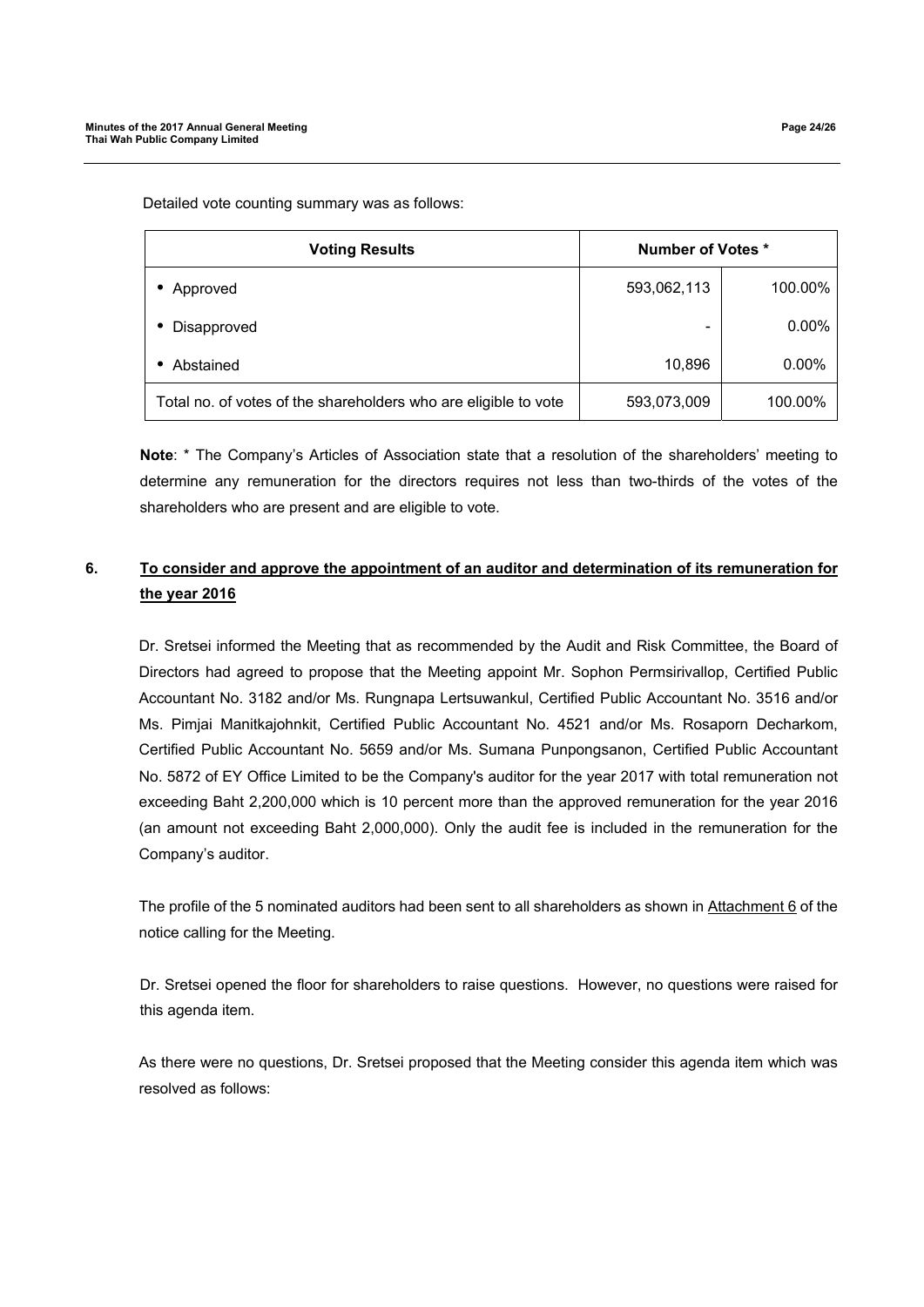**Resolution:** The Meeting approved the appointment of an auditor and determination of its remuneration for the year 2016 with details as proposed by the Board of Directors, by a unanimous vote of the shareholders and proxy holders who were present at the Meeting and cast their votes, details as shown in the following vote counting summary:

| <b>Voting Results</b>                   | Number of Votes* |          |
|-----------------------------------------|------------------|----------|
| Approved                                | 593,062,113      | 100.00%  |
| Disapproved                             |                  | $0.00\%$ |
| Total no. of votes cast by shareholders | 593,062,113      | 100.00%  |

| Abstained                                                       | 10.896      |
|-----------------------------------------------------------------|-------------|
| Total no. of votes of the shareholders who are eligible to vote | 593,073,009 |

**Note: \*** The Company's Articles of Association state that a resolution of the shareholders' meeting in an ordinary matter requires a majority of the votes of the shareholders who are present and cast their votes.

# **7. To consider any other appropriate business, if any**

Dr. Sretsei asked the shareholders whether any shareholder would like to propose any other agenda item for the Meeting to consider. However, no other agenda item was raised.

Dr. Sretsei opened the floor for shareholders to raise questions. The shareholders asked questions. The questions and answers can be summarized as follows:

## **Mr. Na-Korn Vipunawan,** a shareholder

 Originally he used to purchase vermicelli from the brand Tha Reau due to its better quality but higher pricing when compared to the Company's Double Dragon brand. Was it possible to produce vermicelli that was better quality than the double dragon, as in super-premium? This may lead to an increase in the market share for consumers who wish to consume higher quality products.